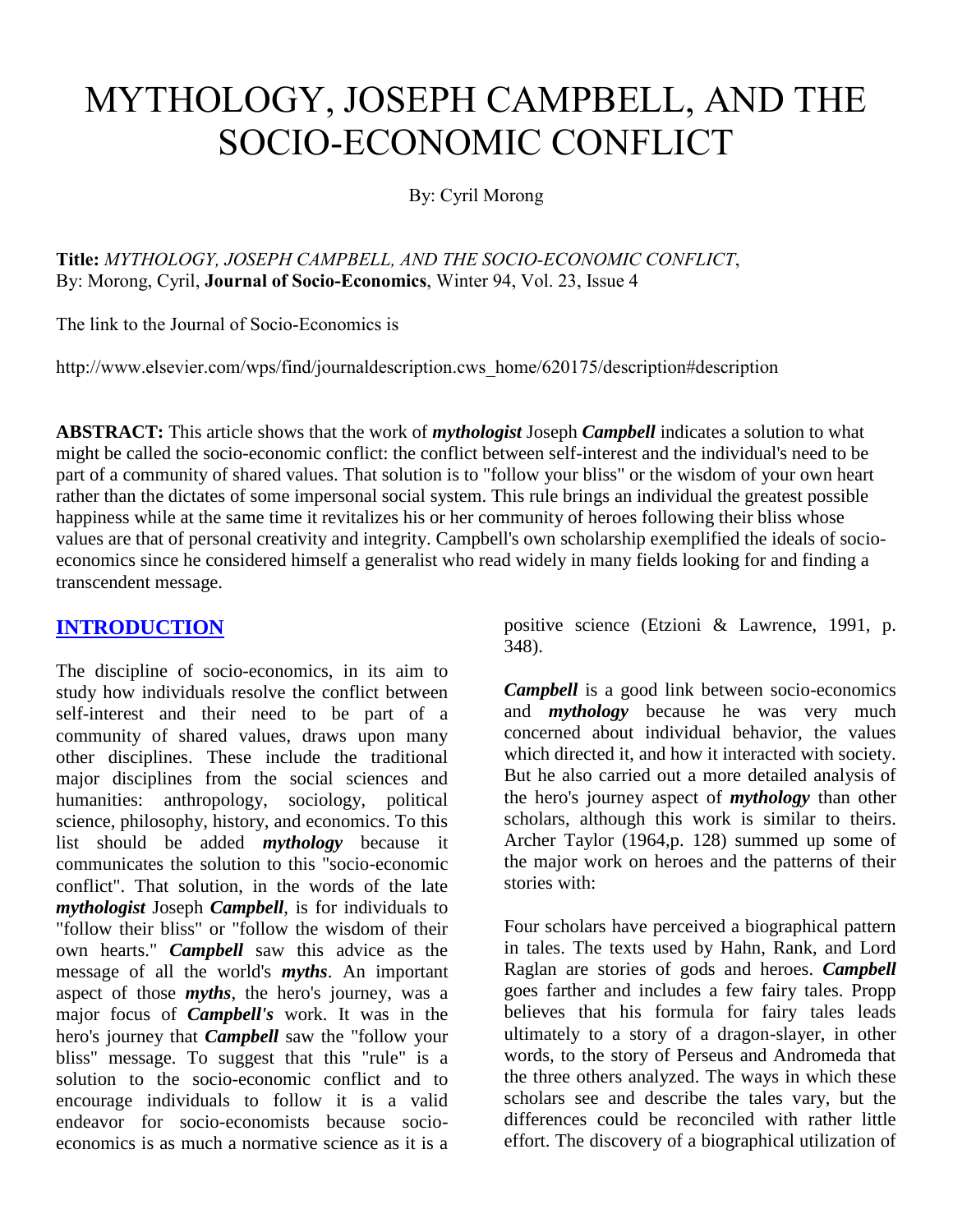a pattern is no very surprising result of their labors. It is a natural utilization of a pattern easily inferred from life itself, or from biography, history, and human psychology. The four scholars have declined to go very far beyond pointing out the pattern. *Campbell* goes further than any of the others in commenting on its variations.

*Campbell's* model of the hero's adventure is also quite similar to Leeming's (1973) and Mircea Eliade's (1990,p. 39). Segal shows that *Campbell's* hero is Jungian (Segal, 1990, p. 42) and similar to Erik Erickson's in that the hero's journey is a quest for personal identity (Segal, 1990, p. 34). Jung himself said that the hero archetype represents this need of the human psyche (Jung, 1956, p. 178). Jungian therapists use *Campbell's* work in guiding their patients' journey (Eliot, 1990, p. 232). Even modern Freudians see *myths* as a useful tool (Segal, 1990, p. 44). Also, James Hillman said of *Campbell*, "No one in our century, not Freud, not Thomas Mann, or Levi-Strauss, has so brought the *mythical* sense of the world back into our everyday consciousness" (quoted in Cousineau, 1990, p. 178).

*Campbell* has also been quite influential. Those whom he influenced includes not only filmmakers like George Lucas and Steven Spielberg but also writers like Richard Adams, Lorna Catford, Michael Ray, Carol S. Pearson, and Maureen Murdock.

It is also important for socio-economics to look at *mythology* because this is an era in which *mythology* is being used to understand economics. Silver (1991) analyzes the ancient economy through *mythology* while Putka (1993,p. A1) reports that business case studies are now being written which compare literary figures, including heroes, to business managers. Even two business professors at Stanford University, Catford and Ray (1991), have written a popular book on *mythology* partly inspired by *Campbell*. So it is not surprising that Eliade wrote, "The *mythic* imagination can hardly be said to have disappeared; it is still very much with us, having only adapted its workings to the material now at hand" (Eliade, 1990, p. 42).

This article has six parts. The fist part briefly summarizes *Campbell's* view of *mythology*. The second part explains in detail what Campbell meant by "follow your bliss" and compares it to the

psychology of Carl Rogers. The third part provides an example of bliss following heroes revitalizing society by comparing the hero in *mythology* with the entrepreneur in capitalism. The fourth part explains how heroic values can be seen as the values of a community; and the fifth part looks at *Campbell* as a socio-economist. The sixth part provides conclusions.

# **[CAMPBELL'S VIEW OF MYTHOLOGY](http://web4.epnet.com.proxy.lib.csus.edu/citation.asp?tb=1&_ug=sid+DAEDABE8%2D4936%2D4F69%2DBBD7%2D3B2469BD089B%40sessionmgr4+dbs+afh+cp+1+AB74&_us=hd+False+hs+False+or+Date+fh+False+ss+SO+sm+ES+sl+%2D1+ri+KAAACBYA00088594+dstb+ES+mh+1+frn+61+D9D6&_uso=hd+False+tg%5B2+%2D+tg%5B1+%2D+tg%5B0+%2D+st%5B2+%2D+st%5B1+%2Dcampbell+st%5B0+%2Dmyth%2A+db%5B0+%2Dafh+op%5B2+%2DAnd+op%5B1+%2DAnd+op%5B0+%2D+mdb%5B0+%2Dimh+7776&cf=1&fn=61&rn=61#toc#toc)**

To summarize and paraphrase *Campbell*, a *myth* is a story about a hero which coordinates the living person with the cycle of his/her own life, with the environment in which he or she is living, and with the society which itself has already been integrated in the environment. *Myths* are also symbolic representations of our psyches (*Campbell*, 1968, p. 255).

It is a standard belief not only that *myths* are symbolic representations of our psyches but also that the role of the hero in *myth* is universal and that *myth*s help to instruct individuals in charting a course for their own lives. This assertion is based on the work of psychoanalysis. This is because in *myths*, according to *Campbell* (1968) "symbolic expression is given to the unconscious desires, fears, and tensions that underlie the conscious patterns of human behavior," and therefore, understanding the *myth* puts us in touch with "the deep forces that have shaped man's destiny and must continue to determine both our private and our public lives" (p. 255-256). Leeming shares this view (Leeming, 1973, p. 9) along with a large number of Jungian interpreters (see Barnaby & D'Acierno, 1990, p. 3). Jung himself said, "*Myths* are original revelations of the pre-conscious psyche, involuntary statements about unconscious happenings" (Jung & Kerenyi, 1951, p. 101).

*Campbell* stated what he thought *mythology* was and his view in relation to others with:

*Mythology* has been interpreted by the modern intellect as a primitive, fumbling effort to explain the world of nature (Frazer); as a production of poetical fantasy from prehistoric times, misunderstood by succeeding ages (Muller); as a repository of allegorical instruction, to shape the individual to his group (Durkheim); as a group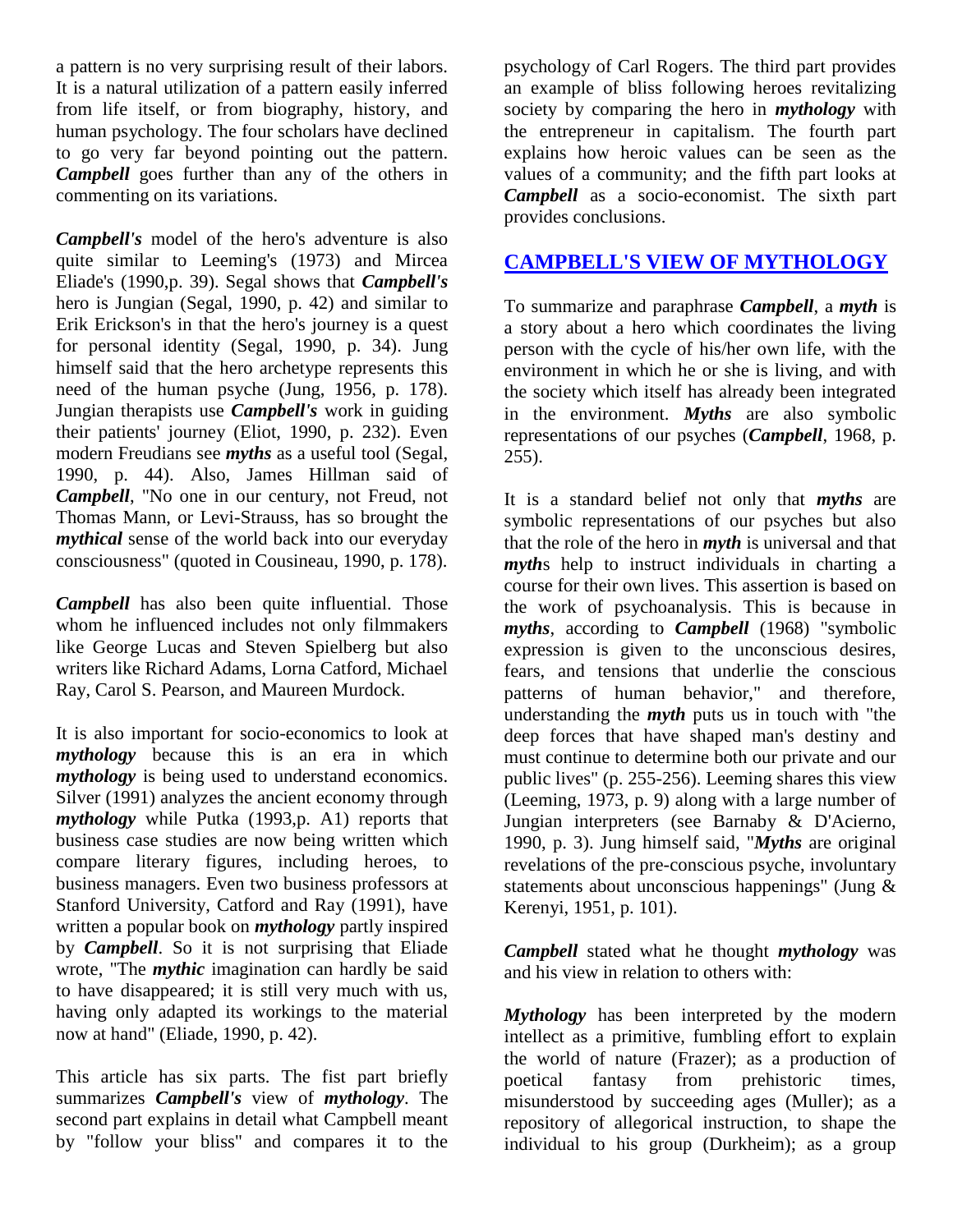dream, symptomatic of archetypal urges within the depths of the human psyche (Jung); as the traditional vehicle of man's profoundest metaphysical insights (Coomaraswamy); and as God's Revelation to His children (the Church). Mythology is all of these. The various judgments are determined by the viewpoints of the judges. For when scrutinized in terms not of what it is but of how it functions, of how it has served mankind in the past, of how it may serve today, *mythology* shows itself to be as amenable to the obsessions and requirements of the individual, the race, the age (*Campbell*, 1968, p. 382).

*Myths* have four functions (*Campbell*, 1988, p. 31):

- 1. Mystical. Realizing what a wonder the universe is and what a wonder you are, and experiencing awe before the mystery. *Myth* opens the world to the dimension of mystery, to the realization of the mystery that underlies all forms.
- 2. Cosmological dimensions. This is the dimension with which science is concernedshowing you what the shape of the universe is, but showing it in such a way that the mystery comes through.
- 3. Sociological. This supports and validates a certain social order. These *myths* vary from place to place.
- 4. Pedagogical. How to live a human life under any circumstances.

Insomuch as the *myth* is about the adventure of a hero, the pedagogical function is most important. The lesson (of how to live a life under any circumstances) is: *follow your bliss.* What this means will be explained in the next part. The hero's adventure will be briefly explained first:

The standard path of the *mythology* adventure of the hero is a magnification of the formula represented in the rites of passage: separation-initiation-return, which might be named the nuclear unit of the monomyth. A hero ventures forth from the world of common day into a region of supernatural wonder; fabulous forces are there encountered and a decisive victory is won; the hero comes back from this mysterious adventure with the power to bestow boons on his fellow man (*Campbell*, 1968, p. 30).

A more detailed summary is given in *The Hero with a Thousand Faces* (*Campbell*, 1968, pp. 245-246). The essence of *myth* is the call to the adventure of following your bliss (Briggs & Maher, 1989, p. 23). A more complete overview of *Campbell's* work can be found in Segal's book, **Joseph** *Campbell***: An Introduction** (1990).

## **[THE MEANING OF FOLLOWING](http://web4.epnet.com.proxy.lib.csus.edu/citation.asp?tb=1&_ug=sid+DAEDABE8%2D4936%2D4F69%2DBBD7%2D3B2469BD089B%40sessionmgr4+dbs+afh+cp+1+AB74&_us=hd+False+hs+False+or+Date+fh+False+ss+SO+sm+ES+sl+%2D1+ri+KAAACBYA00088594+dstb+ES+mh+1+frn+61+D9D6&_uso=hd+False+tg%5B2+%2D+tg%5B1+%2D+tg%5B0+%2D+st%5B2+%2D+st%5B1+%2Dcampbell+st%5B0+%2Dmyth%2A+db%5B0+%2Dafh+op%5B2+%2DAnd+op%5B1+%2DAnd+op%5B0+%2D+mdb%5B0+%2Dimh+7776&cf=1&fn=61&rn=61#toc#toc)  [YOUR BLISS](http://web4.epnet.com.proxy.lib.csus.edu/citation.asp?tb=1&_ug=sid+DAEDABE8%2D4936%2D4F69%2DBBD7%2D3B2469BD089B%40sessionmgr4+dbs+afh+cp+1+AB74&_us=hd+False+hs+False+or+Date+fh+False+ss+SO+sm+ES+sl+%2D1+ri+KAAACBYA00088594+dstb+ES+mh+1+frn+61+D9D6&_uso=hd+False+tg%5B2+%2D+tg%5B1+%2D+tg%5B0+%2D+st%5B2+%2D+st%5B1+%2Dcampbell+st%5B0+%2Dmyth%2A+db%5B0+%2Dafh+op%5B2+%2DAnd+op%5B1+%2DAnd+op%5B0+%2D+mdb%5B0+%2Dimh+7776&cf=1&fn=61&rn=61#toc#toc)**

What does it mean to follow your bliss? In general, it means three things:

1. Money and material things are secondary (*Campbell*, 1988, pp. 148,229). The following is dialogue between Joseph *Campbell* and Bill Movers from **The Power of** *Myth* (1988,p. 148):

> C: My general formula is "Follow your bliss." Find where it is, and don't be afraid to follow it.

M: Is it my work or my life?

C: If the work you're doing is the work that you choose to do because you are enjoying it, that's it. But if you think, "Oh, no! I couldn't do that!" that's the dragon locking you in. "No, no, I couldn't be a writer," or "No, no, I couldn't do what So-and-so is doing."

M: In this sense, unlike heroes such as Prometheus or Jesus, we're not going on our journey to save the world but to save ourselves.

C: But in doing that, you save the world (emphasis added).

Elsewhere, *Campbell* says that the savior is the one who can transcend the pairs of opposites (Briggs & Maher, 1989, p. 45). This means going beyond the duality of individual and group that is stressed in socio-economics (*Campbell* 1988, p. 229):

> C: Each incarnation has a potentiality, and the mission of the life is to live that potentiality. How do you do it? My answer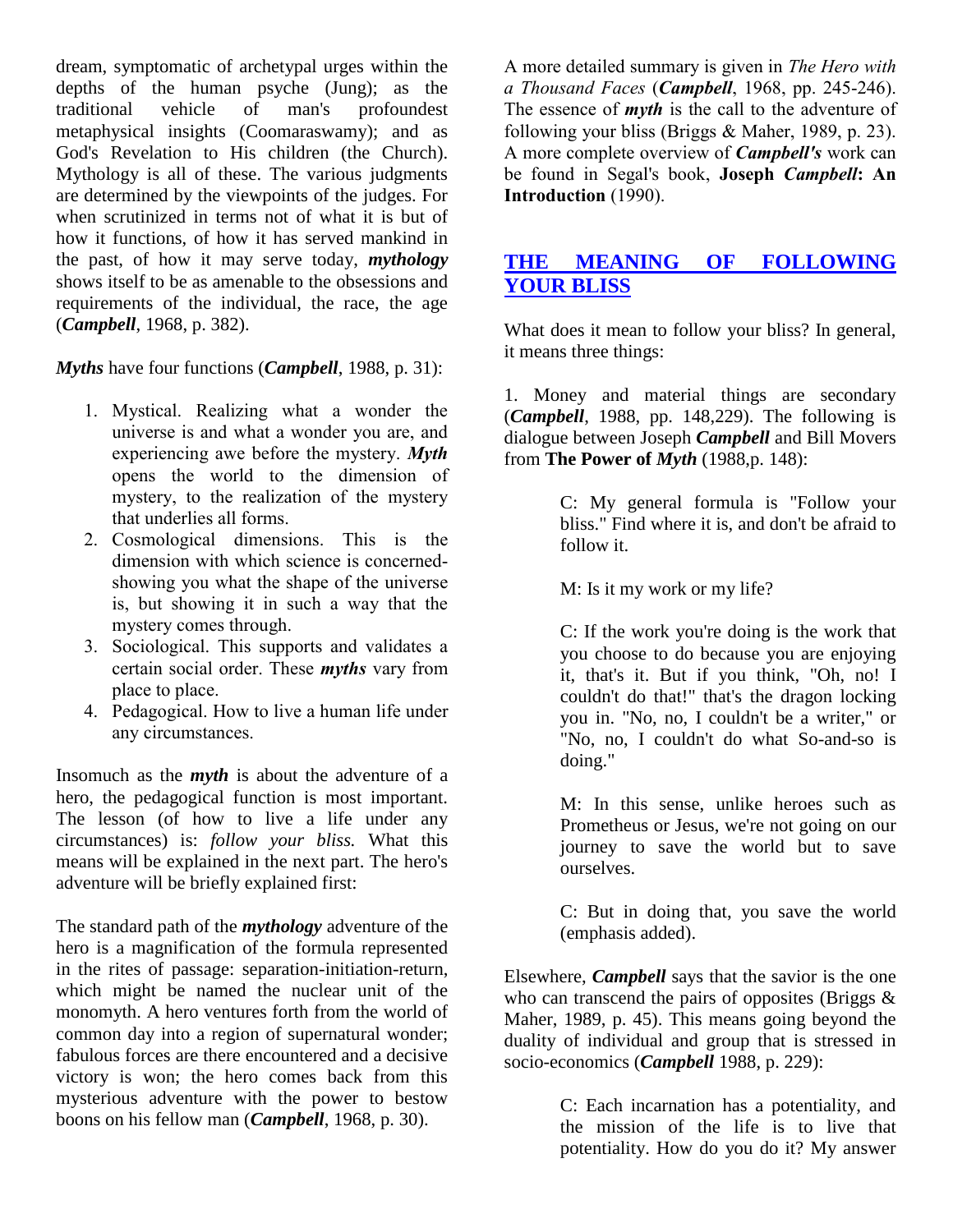is, "Follow your bliss." There's something inside you that knows when you're in the center, that knows when you're on the beam or off the beam. And if you get off the beam to earn money, you've lost your life. And it you stay in the center and don't get any money, you still have your bliss.

Finally, Leeming sums up the Jungian importance of *myths*:

The person who lives without *myths* lives without roots, without links to the collective self which is finally what we are all about. He is literally isolated from reality. The person who lives with a *myth* gains 'a sense of wider meaning' to his existence and is raised 'beyond mere getting and spending" (Leeming, 1973, p. 321).

2. If you follow your bliss, doors (opportunities) will open up for you where they would not have opened up before. They will also open up for you where they would not have opened up for anyone else (Cousineau, 1990, p. 214). This echoes one of *Campbell's* favorite writers, Goethe:

> Concerning all acts of initiative and creation, there is one elemental truth-the ignorance of which skills countless ideas and splendid plans: that the moment one definitely commits oneself, the Providence moves, too. All sorts of things occur to help one that would never otherwise have occurred (Catford & Ray, 1991, p. 5).

3. Following your bliss has to be contrasted with following a system or a social system. A system creates roles for us that are not of our own choosing. This dehumanizes us (*Campbell*, 1988, p. 143-144). The following is also dialogue between Joseph *Campbell* and Bill Movers from **The Power of** *Myth* (pp. 143-144):

> M: Do movies create hero *myths*? Do you think, for example that a movie like **Star Wars** fills some of that need for a model of the hero?

> C: I've heard youngsters use some of George Lucas' terms-"the Force" and "the dark side.'

So it must be hitting somewhere. It's a good sound teaching, I would say.

M: I think that explains in part the success of **Star Wars**. It wasn't just the production value that made that such an exciting film to watch, it was that it came along at a time when people needed to see in recognizable images the clash between good and evil. They needed to be reminded of idealism, to see a romance based upon selflessness rather than selfishness.

C: The fact that the evil power is not identified with any specific nation on this earth means you've got an abstract power, which represents a principle, not a specific historic situation. The story has to do with an operation of principles not of this nation against that. The monster masks that are put on people in **Star Wars** represent the real monster force in the modern world. When the mask of Darth Vader is removed, you see an unformed man, one who has not developed as a human individual. What you see is a strange and pitiful sort of undifferentiated face.

M: What is the significance of that?

C: Darth Vader has not developed his own humanity. He's a robot. He's a bureaucrat, living not in terms of himself but in terms of an imposed system. This is the threat to our lives that we all face today. Is the system gong to flatten you out and deny you your humanity, or are you going to be able to make use of the system to the attainment of human purposes? How do you relate to the system so that you am not compulsively serving it? It doesn't help to try to change it to accord with your system of thought. The momentum of history behind it is too great for anything really significant to evolve from that kind of action. The thing to do is to learn to live in your period of history as a human being. That's something else, and it can be done.

M: By doing what?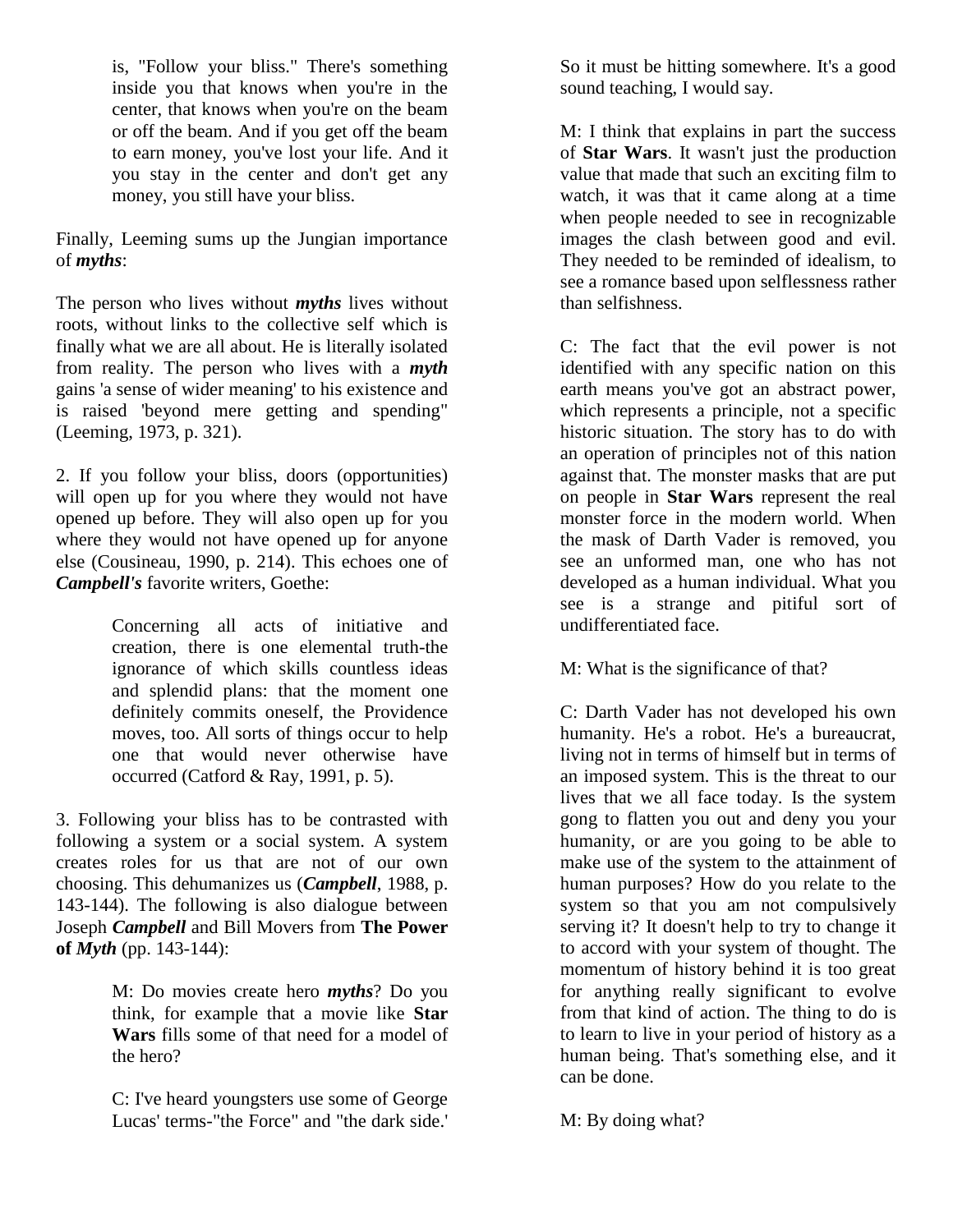C: By holding to you own ideals for yourself and, like Luke Skywalker, rejecting the system's impersonal claims upon you.

M: When I took our two sons to see **Star Wars**, they did the same thing the audience did at that moment when the voice of Ben Kenobi says to Skywalker in the climactic moment of the last fight, "Turn off your computer, turn off your machine and do it yourself, follow your feelings, trust your feelings." And when he did, he achieved success, and the audience broke out into applause.

C: Well, you see, that movie communicates. It is a language that talks to young people, and that's what counts. It asks, Are you going to be a person of heart and humanitybecause that's where the life is, from the heart-or are you going to do whatever seems to be required of you by what might be called "intentional power"? When Ben Kenobi says, "May the Force be with you," he's speaking of the power and energy of life, not of programmed political intentions.

In the movie **Star Wars**, Luke Skywalker turns off his computer (the impersonal system) and relies on the "Force" or his intuition to destroy the Death Star.

Generally speaking, following your bliss unlocks your creative potential because you separate from your community or system. "You can't have creativity unless you leave behind the bounded, the fixed, all the rules" (*Campbell*, 1988, p. 156). Attaining the joy of being a creative, spiritually fulfilled person is probably the best thing we can do for ourselves. But it is also the best thing we can do for our world. Here, the socio-economic conflict is solved or dissolved. You save yourself and your world by following your bliss. (*Campbell*, 1988; p. 148, quoted above). There need to be no conflict between your own deepest desires and the needs of the rest of the world. Furthermore, *Campbell* said (about following your bliss):

The influence of a vital person vitalizes, there's no doubt about it. The world without spirit is a wasteland. People have the notion of saving the

world by shifting things around, changing the rules, and who's on top and so forth. No, no! Any world is a valid one if it's alive. The thing to do is to bring life to it, and the only way to do that is to find in your own case where the life is and become alive yourself (*Campbell*, 1988, p. 149).

This sentiment is found in the economic historian John Hughes's book, **The Vital Few: The Entrepreneur and American Economic Progress** (1986). He argued that individual entrepreneurs played a vital role in the development of the American Economy.

*Campbell's* idea of "following your bliss" is also similar to the views of the psychologist Carl Rogers. He is part of the movement in American psychology called "humanistic psychology." He sees humans as having "a natural tendency toward actualization," meaning that they are interested in "the growth and fulfillment of potentialities" (see *Campbell* extract on page 367 where he uses the word potentiality in explaining the meaning of following your bliss). This actualization is the mainspring of creativity (Catford & Ray, 1991, p. 213). For Rogers, "if we are not forced into socially constructed molds, but rather are accepted for what we are, we will live in ways that enhance both ourselves and society" (this goes along with *Campbell's* idea of following your bliss as the opposite of following a role dictated by the social system). The idea that we can enhance both ourselves and society by following our bliss or actualizing is, of course, the main thesis of this paper. Rogers also felt that people should listen to their "inner guiding voice" (see *Campbell* extract, p. 367, where he says that there is something inside you that knows when you are in the center). Our rational and conscious thought has to be in touch with this inner voice in order for us to make wise life decisions (Nye, 1986, ch. 4). This outlook is not only similar to *Campbell's* idea about bliss, but it is also similar to his following of Kant's views on the limited ability of our rational faculties.

## **[THE ENTREPRENEUR AS CAPITALIST](http://web4.epnet.com.proxy.lib.csus.edu/citation.asp?tb=1&_ug=sid+DAEDABE8%2D4936%2D4F69%2DBBD7%2D3B2469BD089B%40sessionmgr4+dbs+afh+cp+1+AB74&_us=hd+False+hs+False+or+Date+fh+False+ss+SO+sm+ES+sl+%2D1+ri+KAAACBYA00088594+dstb+ES+mh+1+frn+61+D9D6&_uso=hd+False+tg%5B2+%2D+tg%5B1+%2D+tg%5B0+%2D+st%5B2+%2D+st%5B1+%2Dcampbell+st%5B0+%2Dmyth%2A+db%5B0+%2Dafh+op%5B2+%2DAnd+op%5B1+%2DAnd+op%5B0+%2D+mdb%5B0+%2Dimh+7776&cf=1&fn=61&rn=61#toc#toc)  [HERO](http://web4.epnet.com.proxy.lib.csus.edu/citation.asp?tb=1&_ug=sid+DAEDABE8%2D4936%2D4F69%2DBBD7%2D3B2469BD089B%40sessionmgr4+dbs+afh+cp+1+AB74&_us=hd+False+hs+False+or+Date+fh+False+ss+SO+sm+ES+sl+%2D1+ri+KAAACBYA00088594+dstb+ES+mh+1+frn+61+D9D6&_uso=hd+False+tg%5B2+%2D+tg%5B1+%2D+tg%5B0+%2D+st%5B2+%2D+st%5B1+%2Dcampbell+st%5B0+%2Dmyth%2A+db%5B0+%2Dafh+op%5B2+%2DAnd+op%5B1+%2DAnd+op%5B0+%2D+mdb%5B0+%2Dimh+7776&cf=1&fn=61&rn=61#toc#toc)**

Morong (1992) found many similarities between the hero's adventure and the work of entrepreneurs as well as similarities in their personality traits.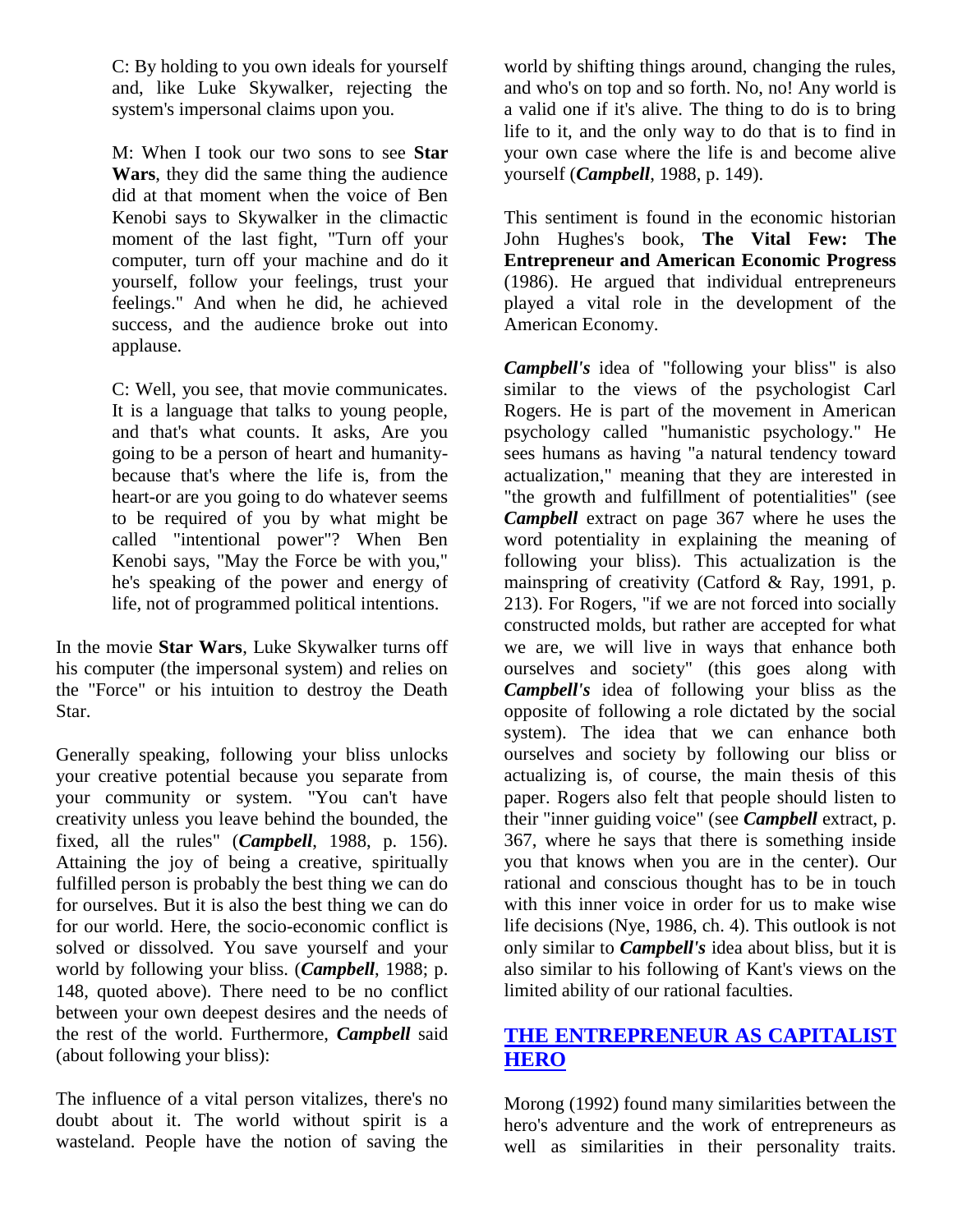Entrepreneurs follow their bliss; thus, they revitalize our economy. This is consistent with the socio-economic vision which reorients a person from being a consumer to being a producer (creator) (Lindenberg, 1990). The next few paragraphs summarize this comparison.

Heroes and entrepreneurs are called to and take part in the greatest and most universal adventure that life has to offer: the simultaneous journey of selfdiscovery, spiritual growth, and the personal creativity they make possible. There is an amazing and profound similarity between not only the journey that entrepreneurs take and the adventure of heroes but also in their personality traits. The comparison is profound because the *myths* are about universal human desires and conflicts that we see played out in the lives of entrepreneurs. How is the hero's adventure similar to the entrepreneur's adventure?

The hero's journey begins with a call to adventure. He or she is awakened by some herald which touches his or her unconscious world and creative destiny. The entrepreneur, too, is "called" to the adventure. By chance, he or is discovers a previously unknown product or way to make a profit. The lucky discovery cannot be planned is itself the herald of the adventure.

The entrepreneur must step out of the ordinary way of producing and into his or her imagination about the way things could be to discover the previously undreamt of technique or product. The "fabulous forces" might be applying the assembly line technique or interchangeable pans to producing automobiles or building microcomputers in a garage. The mysterious adventure is the time spent tinkering in research and development. But once those techniques are discovered or developed, the entrepreneur now has the power to bestow this boon on the rest of humanity.

Heroes bring change. *Campbell* refers to the constant change in the universe as "The Cosmogonic Cycle" which "unrolls the great vision of the creation and destruction of the world which is vouchsafed as revelation to the successful hero" (*Campbell*, 1968, p. 38). This is similar to Joseph Schumpeter's theory of entrepreneurship called creative destruction.[\[1\]](http://web4.epnet.com.proxy.lib.csus.edu/citation.asp?tb=1&_ug=sid+DAEDABE8%2D4936%2D4F69%2DBBD7%2D3B2469BD089B%40sessionmgr4+dbs+afh+cp+1+AB74&_us=hd+False+hs+False+or+Date+fh+False+ss+SO+sm+ES+sl+%2D1+ri+KAAACBYA00088594+dstb+ES+mh+1+frn+61+D9D6&_uso=hd+False+tg%5B2+%2D+tg%5B1+%2D+tg%5B0+%2D+st%5B2+%2D+st%5B1+%2Dcampbell+st%5B0+%2Dmyth%2A+db%5B0+%2Dafh+op%5B2+%2DAnd+op%5B1+%2DAnd+op%5B0+%2D+mdb%5B0+%2Dimh+7776&cf=1&fn=61&rn=61#bib1#bib1) A successful entrepreneur

simultaneously destroys and creates a new world, or at least a new way of life. Henry Ford, for example, destroyed the horse and buggy age while creating the age of the automobile. The hero also finds that the world "suffers from a symbolical deficiency" and "appears on the scene in various forms according to the changing needs of the race" (*Campbell*, 1968, p. 38). The changing needs and the deficiency correspond to the changing market conditions or the changing desires for products. The entrepreneur is the first person to perceive the changing needs.

Regarding personality traits, the hero and entrepreneur are risk-takers and creators. But what is the source of their creativity? People become creative when in the words of *Campbell*, they "follow their bliss." The drive comes from within. It is this courageous action that opens up doors and creative possibilities that did not previously exist. This is the journey of self-discovery and spiritual growth. Although it may be long, painful, and lonely, it is very rewarding.

In addition to the above similarities, both the entrepreneur and hero are aided by mentors, are humble enough to listen to others in order to learn (and thus become creative), and face a road of trials where they must continually slay the demons and dragons of their own unconscious (such as fear, their egos) in order to discover their creative ability which ultimately comes from giving themselves up to a higher power. They must also see the universe as a kind of nurturing mother that provides all that is needed rather than as a hostile place. Both either replace or attain an atonement with their fathers, whom they must learn is merciful in order to be creative. Ultimately, they become selfless and can see the creative possibilities that the universe offers. They become masters of two worlds, one of imagination and creativity and the other of material things and business. This mastery makes it possible for them to bestow the boon.

It is interesting to note that Schumpeter listed three classes of motives for entrepreneurship: the will to found a private kingdom, the will to conquer, and the joy of creating. The first one, although seemingly only one of greed, ranges, however, from "spiritual ambition down to mere snobbery" (Schumpeter, 1983, p. 92). The second he saw like a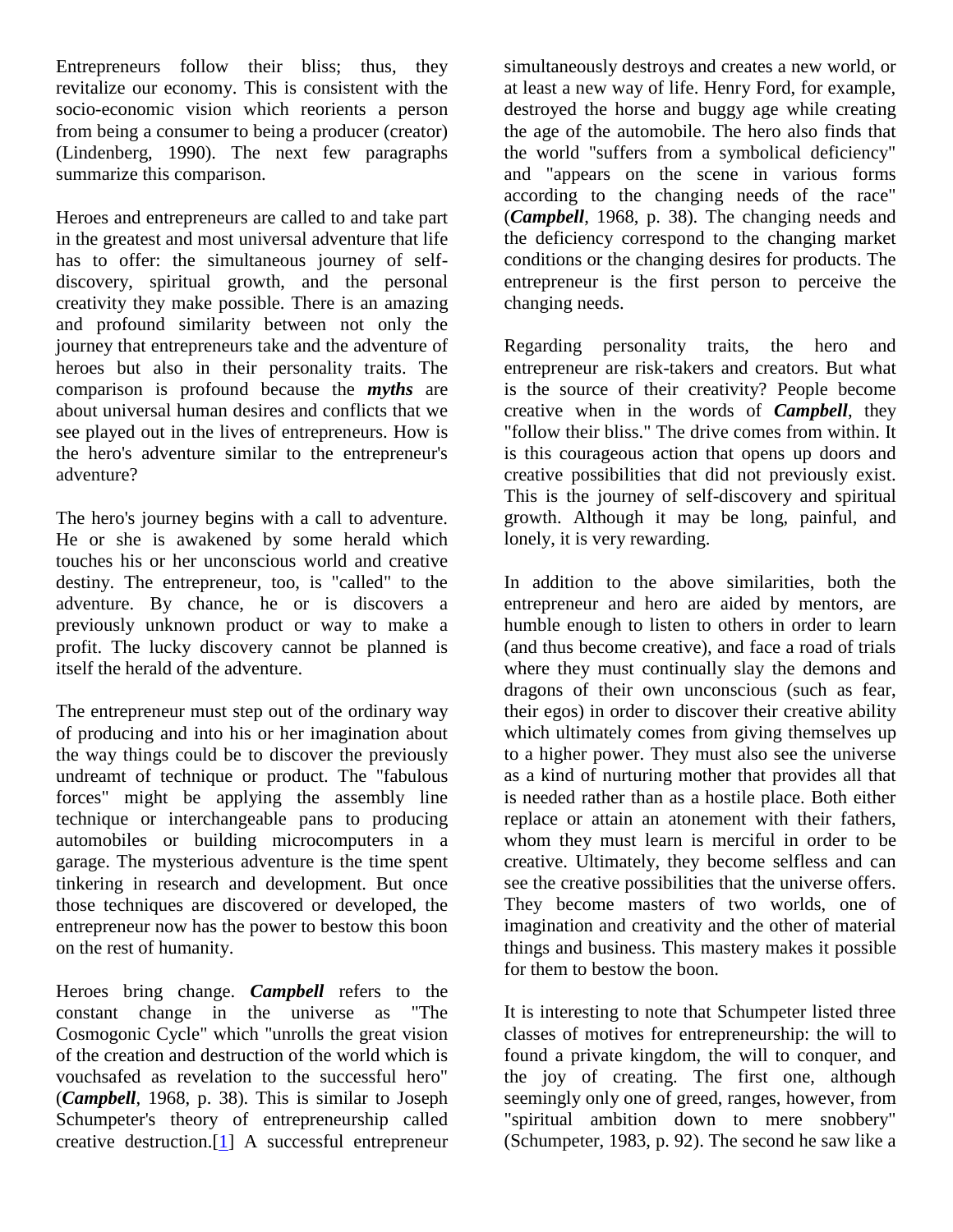sporting event, with money used to keep score, and not as an end in itself (Schumpeter, 1983, p. 92). This is consistent with other, more recent research (Burch, 1986, p. 29). The entrepreneur who fits the third class of motives is in it for the sake of "exercising one's energy and ingenuity" and for the delight in venturing (Schumpeter, 1983, pp. 92-93). All three classes of motives are antihedonistic, with the third being the most so. This certainly makes it plausible to see the entrepreneur as someone who follows his/her bliss.

*Campbell* saw the heroic bliss follower as one who revitalizes the world. It is certainly true that this is the role played by the entrepreneur. Zoltan Acs wrote recently in Challenge magazine "In many countries today, small firms have outpaced large ones in innovation and job creation. It is time for economists to pay more attention to the role of small business in today's global economy" (Acs, 1992, p. 38). It is important to mention here that entrepreneurs think the same way all over the world and, in fact, are reshaping the economy all over the world. The universality of entrepreneurship is now being validated by other scholars. One example is a recent study done by Ian MacMillan and Rita Gunther McGrath of the Wharton School's entrepreneurial center. They found that "entrepreneurs think alike, no matter what country they call home" (The Wall Street Journal, 1992). Another is Brigitte Berger's recent book, The Culture of Entrepreneurship (1991), showing how entrepreneurship is a worldwide phenomenon that is transforming economics even in the most unexpected of places.

Finally, *Campbell* himself, in a radio interview once, discussed capitalism and entrepreneurship. He agreed that the entrepreneur was the real hero in our capitalistic society. (This conversation is reproduced in the paper Appendix.)

## **[FOLLOWING YOUR BLISS AS A](http://web4.epnet.com.proxy.lib.csus.edu/citation.asp?tb=1&_ug=sid+DAEDABE8%2D4936%2D4F69%2DBBD7%2D3B2469BD089B%40sessionmgr4+dbs+afh+cp+1+AB74&_us=hd+False+hs+False+or+Date+fh+False+ss+SO+sm+ES+sl+%2D1+ri+KAAACBYA00088594+dstb+ES+mh+1+frn+61+D9D6&_uso=hd+False+tg%5B2+%2D+tg%5B1+%2D+tg%5B0+%2D+st%5B2+%2D+st%5B1+%2Dcampbell+st%5B0+%2Dmyth%2A+db%5B0+%2Dafh+op%5B2+%2DAnd+op%5B1+%2DAnd+op%5B0+%2D+mdb%5B0+%2Dimh+7776&cf=1&fn=61&rn=61#toc#toc)  [VALUE SYSTEM](http://web4.epnet.com.proxy.lib.csus.edu/citation.asp?tb=1&_ug=sid+DAEDABE8%2D4936%2D4F69%2DBBD7%2D3B2469BD089B%40sessionmgr4+dbs+afh+cp+1+AB74&_us=hd+False+hs+False+or+Date+fh+False+ss+SO+sm+ES+sl+%2D1+ri+KAAACBYA00088594+dstb+ES+mh+1+frn+61+D9D6&_uso=hd+False+tg%5B2+%2D+tg%5B1+%2D+tg%5B0+%2D+st%5B2+%2D+st%5B1+%2Dcampbell+st%5B0+%2Dmyth%2A+db%5B0+%2Dafh+op%5B2+%2DAnd+op%5B1+%2DAnd+op%5B0+%2D+mdb%5B0+%2Dimh+7776&cf=1&fn=61&rn=61#toc#toc)**

Since the socio-economic conflict pits the individual versus the society, or rather the individual's perceived self-interest versus the desire to be part of a community of shared values, the advice to follow you bliss (as a solution to the socio-economic conflict) needs to be consistent with

a set of values. Socio-economics posits that people sometimes make decisions "within the context of values, beliefs, ideas, and guidelines installed in them by others, and reinforced by their social circles" (Etzioni & Lawrence, 1991, p. 4). That is, if you are following your bliss, you would have to know that you are living in accord with the group's values. These values are creativity and personal integrity. The individual who follows his or her bliss needs to know that he or she is part of a community of adventurers who seek spiritual fulfillment by developing their own creative potential. They will also not "sell out" their principles for money, status, power, security, or to meet the needs of the system. We need to make these values the values of the entire world. Perhaps this is a role that the new discipline of socioeconomics can play. Joseph *Campbell* said over and over that all of us living on planet earth now need to identify with one group: the entire human race, not any one racial, ethnic, or economic group. The world community is (or needs to be) a community of heroes. Be heroic and you will help yourself and your community while promoting the values of your community.

This ideal is expressed in a small, concluding section (1991,p. 242) of the book The Path of the Everyday Hero by Lorna Catford and Michael Ray (two professors of business at Stanford University):

It seems that a group of heroes from all professionsathletics, mothering, government, military, business, health care, rescue, aviation, exploration and the arts got together to form a club. They decided that it would be an exclusive club; so exclusive in fact, that no one other than certified heroes could attend the meetings. But when they all gathered around for their first meeting, they saw that they had a problem. There was no one there to serve or to do the business of the club.

So one of the heroes had a reasonably nonheroic idea. They would put each of the jobs needed to be done on pieces of paper and then draw out the job they would have for that meeting. And someone became the president, another the cook, another served. One guarded the front door, others cleaned bathrooms, washed windows, kept minutes, arranged and performed entertainment, handled finances, and provided transportation.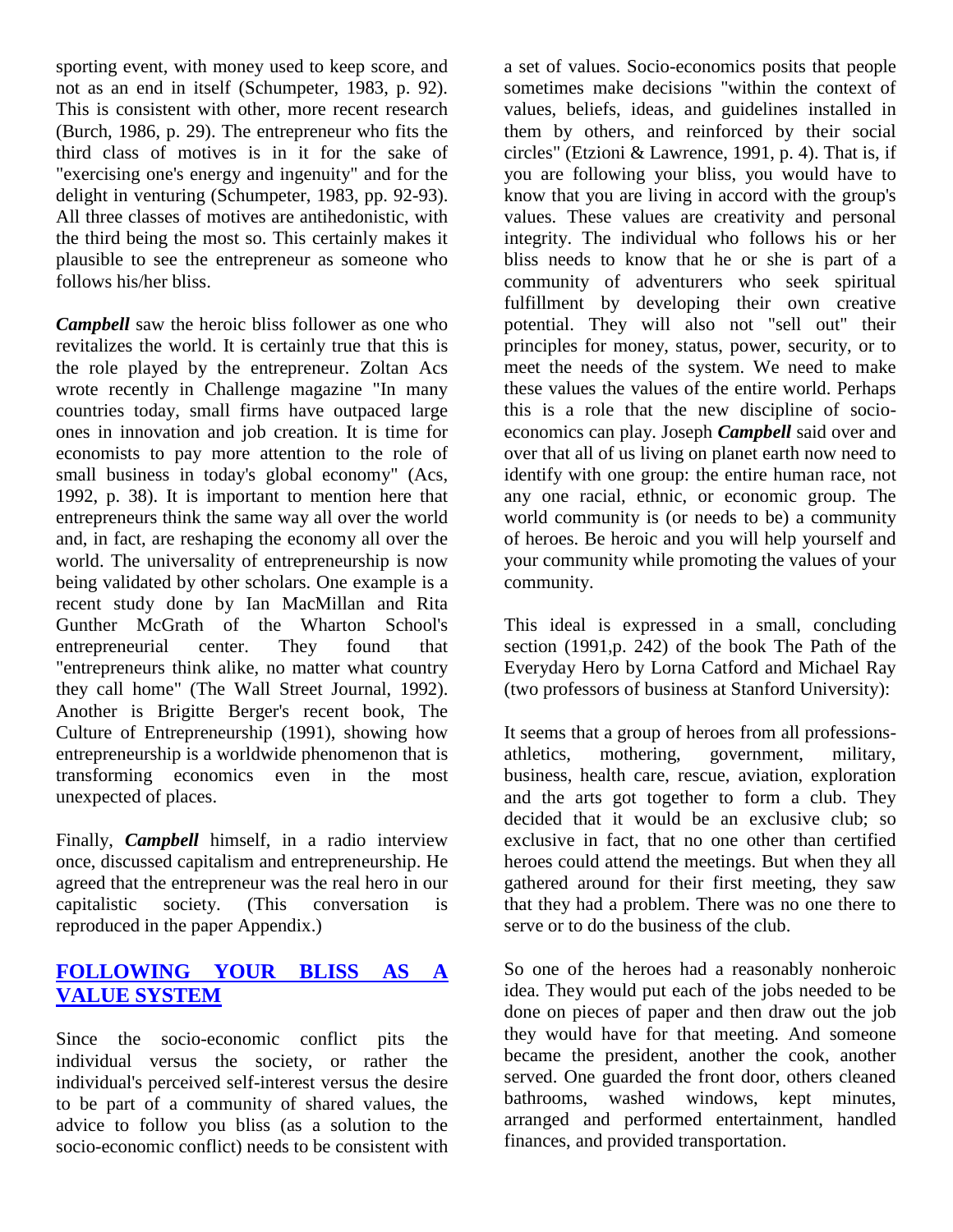At the next meeting, the former president drew cooking detail, the janitor from the previous meeting kept minutes. Jobs were switched around and around from meeting to meeting. Everyone was happy. And no one ever forgot that no matter what their job, they were fundamentally a hero and always would be.

Don't ever forget either.

We wish you luck in all your endeavors. Travel well on your path."

*Campbell* probably would have agreed with this sentiment. He said that the lines of Wait Whitman's poem Leaves of Grass "are marvelous" (*Campbell*, 1972, p. 259). One of the lines reads, "And there is no trade or employment but the young man following it may become a hero."[\[2\]](http://web4.epnet.com.proxy.lib.csus.edu/citation.asp?tb=1&_ug=sid+DAEDABE8%2D4936%2D4F69%2DBBD7%2D3B2469BD089B%40sessionmgr4+dbs+afh+cp+1+AB74&_us=hd+False+hs+False+or+Date+fh+False+ss+SO+sm+ES+sl+%2D1+ri+KAAACBYA00088594+dstb+ES+mh+1+frn+61+D9D6&_uso=hd+False+tg%5B2+%2D+tg%5B1+%2D+tg%5B0+%2D+st%5B2+%2D+st%5B1+%2Dcampbell+st%5B0+%2Dmyth%2A+db%5B0+%2Dafh+op%5B2+%2DAnd+op%5B1+%2DAnd+op%5B0+%2D+mdb%5B0+%2Dimh+7776&cf=1&fn=61&rn=61#bib2#bib2)

The question facing our world today is can we integrate and reconcile the different *myths* and religions in the world so that we can all see each other as heroes? There is a precedent for this. In the Near East, in ancient times (around 700 B.C.), religious temples were places of commerce. When different cultures came into conflict with each other, economic efficiency was enhanced by the integration of different *myths*:

Commerce was also facilitated by the construction of temples at international borders, especially where like islands and ports, they were well demarcated geographically. The evidence makes clear that ancient societies sought to reduce transaction costs by identifying one group's god with the god of another or by identifying one group's god with the god of another or by inventing new gods whose *myths* linked them to both potential trading partners. Religious syncretism not only facilitated the transfer of goods but of artisans and technology (Silver, 1992, p. 19).

It is also important to raise the question of whether or on not human beings are similar enough for this to happen. *Campbell* certainly saw all humans as having the same psyche. He agreed with Jung that "humanity had a collective unconscious" (Obson, 1991, p. 125). Otto Rank said that we were all born as heroes (*Campbell*, 1988, p. 124). Charles Darwin and David Hume also saw the similarities across

races. Darwin noticed "numerous points of mental similarity between the most distinct races of man" and believed in the "close similarity between the men of all races in tastes, dispositions, and habits" (Darwin, 1871, p. 539). Hume said that people "were much the same in all time and places" (Silver, 1992, p. 26). Earlier, it was acknowledged that the heroes of capitalism, entrepreneurs, also "thought much the same way." Finally, consumption patterns, when incomes are similar, are also much the same around the world (Ruffin & Gregory, 1986, p. 111). *Campbell* himself advocated world unity based on his belief in psychic unity (Segal, 1990, p. 193).

One question that arises in trying to promote heroism is the question of is the hero trying to do good work or trying to rise above and gain control over the rest of society. Our society has a tendency to think the latter. This may be due in part to the decline in reading *mythological* texts and other stories about cultural heroes in our educational system. If we could reverse this trend, we would no longer have to fear the hero (Silber, 1989, ch. 3: "Of Mermaids and Magnificence"). If heroes represent the elite, I think *Campbell* would have agreed with Silber. *Campbell* said:

Sport is really an elite experience. You can't have a game where everybody wins. But there's an awful lot of that kind of thinking in our sociological thinking now where nobody should be beating anybody else and let's fix it so he can't. Then you spend the rest of your life looking at a movie to see whether you can see a real elite performance. That's where life really is-in the upper brackets, not the lower ones (quoted in Cousineau, 1990, p. 220).

# **[CAMPBELL AS SOCIO-ECONOMIST](http://web4.epnet.com.proxy.lib.csus.edu/citation.asp?tb=1&_ug=sid+DAEDABE8%2D4936%2D4F69%2DBBD7%2D3B2469BD089B%40sessionmgr4+dbs+afh+cp+1+AB74&_us=hd+False+hs+False+or+Date+fh+False+ss+SO+sm+ES+sl+%2D1+ri+KAAACBYA00088594+dstb+ES+mh+1+frn+61+D9D6&_uso=hd+False+tg%5B2+%2D+tg%5B1+%2D+tg%5B0+%2D+st%5B2+%2D+st%5B1+%2Dcampbell+st%5B0+%2Dmyth%2A+db%5B0+%2Dafh+op%5B2+%2DAnd+op%5B1+%2DAnd+op%5B0+%2D+mdb%5B0+%2Dimh+7776&cf=1&fn=61&rn=61#toc#toc)**

Before concluding, it should be noted, that interestingly enough, Campbell himself seems to have exemplified the ideals of socio-economics: he read widely in many areas while being concerned with individual behavior, the values we live by, and how we interact with our world as individuals. He read in the areas of *mythology*, religion, psychology, and anthropology. He even had an interest in history, reading Toynbee and Spengler. He considered himself a generalist, saying "In retrospect to the world of the intellect I was never interested in small, specialized studies. I think they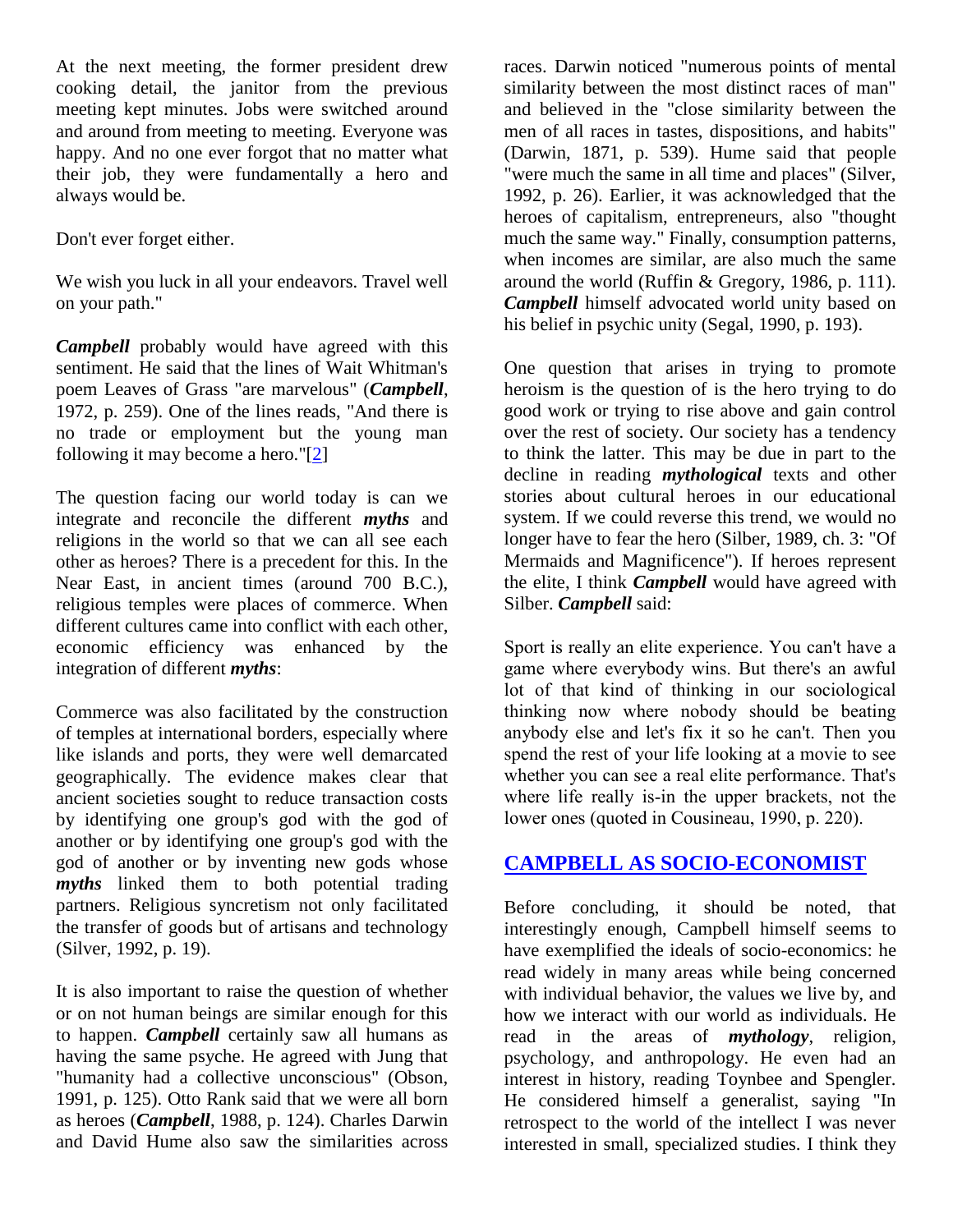tend to dehumanize you" (Cousineau, 1991, p. 27). It should not be surprising that his work has implications for socio-economics today.

There are a number of other ways in which *Campbell* seems to have sensed the socio-economic conflict. First, consider the following exchange from An Open Life: Joseph *Campbell* in Conversation with Michael Toms (Briggs & Moher, 1989, p. 53). The topic was how the rational side of our nature keeps us separate as individuals:

Toms: Perhaps the nature of conflict is related to the inability to go beyond the mind, to recognize the connection that we all have.

*Campbell*: That's right. But then the opposite problem comes up: becoming too strongly linked to the commonality-losing touch with your own individuality. Part of our loyalty to life is being loyal to our own lives, you see, not sacrificing your self, but letting oneself play in relation to the other in a prudent and positive way.

Toms: Striking a balance.

Campbell: Exactly that, Striking a balance.

This seems to express the basic idea of the socioeconomic conflict described earlier. But this represents the dualistic thinking of socioeconomics. This duality is logical, but it limits our ability to be in touch with eternal consciousness. That is, to go beyond seeing everything as a conflict of opposites and just see things as they are, that all is one (*Campbell*, 1986, p. 73). The new discipline of socio-economics is right to point out this basic conflict. But we can end the conflict by going beyond dualistic thinking. In fact, *Campbell* said "Self-preservation is only the second law of life. The first law is that you and the other are one" (Obson, 1991, p. 173).

*Campbell* relies on Schopenhauer to fully explain the problem:

Individuation is but an appearance in a field of space and time, these being the conditioning forms through which my cognitive faculties apprehend their objects. Hence the multiplicity and differences that distinguish individuals are likewise but appearances. They exist, that is to say, only in my mental representation. My own true inner being actually exists in every living creature as truly and immediately as known to my consciousness only in myself. This realization, for which the standard formula in Sanskrit is tat tvan asi, is the ground of that compassion upon which all true, that is to say unselfish, virtue rests and whose expression is in every good deed (*Campbell*, 1986, pp. 112-113).

When we realize that the other person and I are one, there need be no conflict. To help the other is to help yourself.

As mentioned earlier, *Campbell* thought we needed a few global *mythology*. He felt that the pictures of the earth taken from space helped this cause. "As viewed by the astronauts from the moon, the earth lacks those lines of sociopolitical division that are so prominent on maps. And as recognized here below, the web of interlacing socio-economic interdependencies that now infolds the planet is of one life. All that is required is a general change of vision to accord with these contemporary facts" (*Campbell*, 1986, p. 124, emphasis added). So, he saw the world coming together as one community. He probably did not have the disciplinary meaning of socio-economics in mind when he wrote this, but he seems to have ben in touch with its transcendent themes.

I think if *Campbell* could have summed up this issue in his own words, he would have used the following:

The question finally at issue, however, is not of individual psychology, alienation, and resentment, but of the irreducible conflict of metaphysics, vis-avis morals within the jurisdiction, not only of art, but of *myth*, religion, and social action as well. For during the course of the nineteenth century, the separation of these two opposed orders of human experience, concern, and fulfillment became in the West exaggerated to such a degree by the radical materialism of the increasingly industrialized megalopolitan centers of mass intelligence and democratization, that anything like the functional grounding of a social order in a *mythology* (so that individuals of whatever social class, participating in the metaphorical festivals, should become joined with all in a profoundly shared experience of the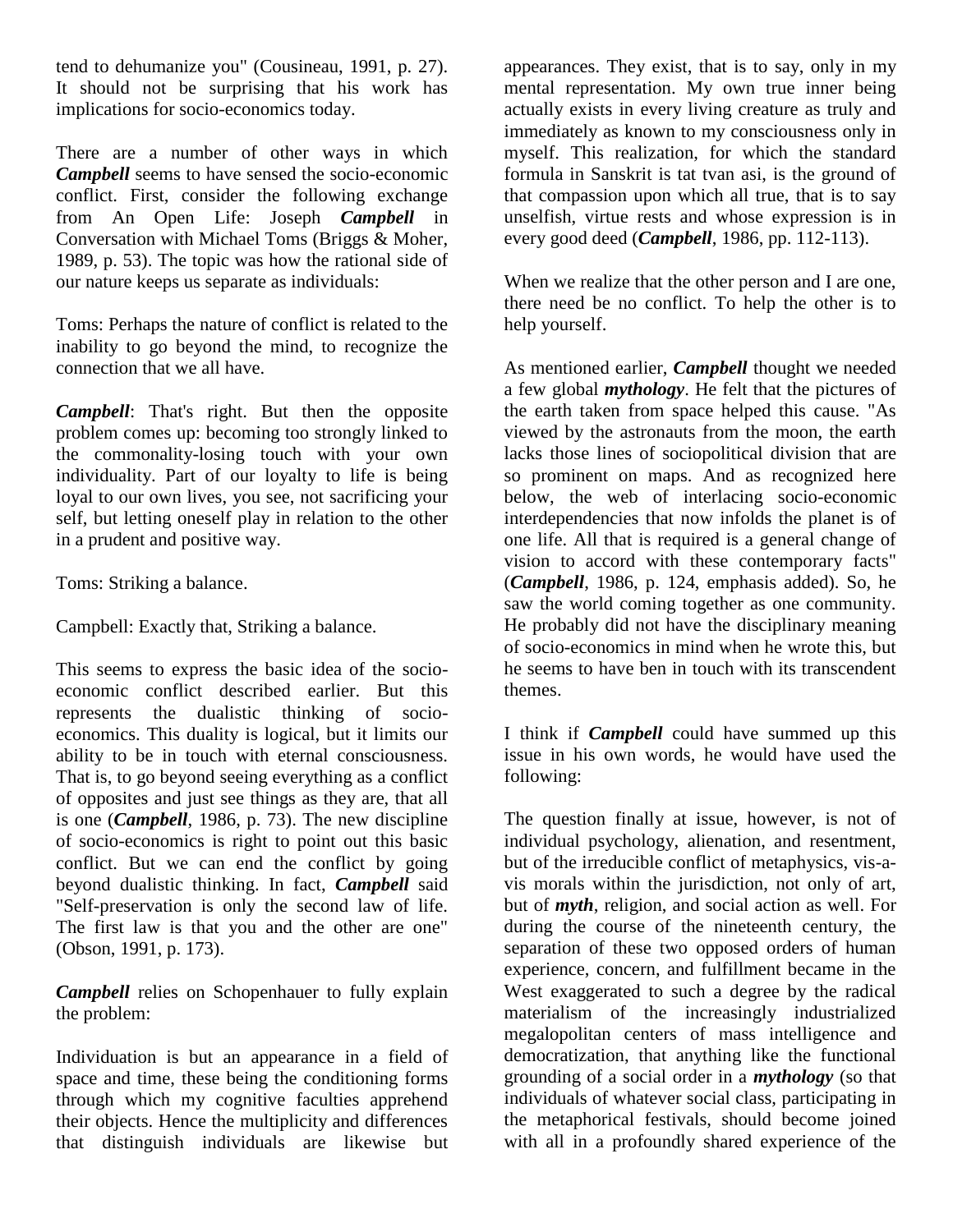ground and sense of their lives) simply disappeared into irrelevance. And with that, the proper artist lost his function. Today's pitiful contracts to invent monuments commemorating local-historical events and personages are hardly comparable to the earlier challenges of art, to break windows through the walls of the culture to eternity. Thus, the only true service of a proper artist today will have to be to individuals: reattuning them to forgotten archetypes, les grandes lignes de la nature, which have been lost to view behind a cloud of contending Jeremy Benthamoid philosophies of the "greatest [economic] good for the greatest number" (*Campbell*, 1986, pp. 144-5).

The importance of this for socio-economics was acknowledged in a recent issue of The Responsive Community. Benjamin Barber, reviewing Robert Booth Fowler's book The Dance with Community: The Contemporary Debate in American Political Thought, wrote "there can be no coming to terms with community without coming to terms with religion (or its absence). The bonds that hold communities together always point beyond the individuals by whom they are constituted" (Barber, 1992/1993, p. 87) and "Yet Tinder and Fowler surely are correct in believing that to imagine the otherness of human rights, upon which their capacity (never complete) for community depends, entails some comprehension of transcendental otherness and its consequences for human limits" (p. 87). This is exactly what *Campbell* is talking about when he quotes Schopenhauer. So he was in tune with the socio-economic desire for community. In fact, he wrote:

The central demand is not to surrender our exclusivity: everything that defines us as against each other. For years people have used religious affiliations to do this. Martin Buber speaks of 'I-Thou" and "I-It' relationships. An ego talking to a Thou is different from an ego talking to an It. Wherever we emphasize otherness or outgroups, we are making person into Its: the gentile, the Jew, the enemy-they all become the same (Obson, 1991, p. 147).

#### Furthermore:

The ego that relates to the other as to a "Thou" is different from the ego that's relating to an "It.' You

can turn anything into a Thou, so the whole world is a Thou. That's what the mystical experience is supposed to be. As soon as anything is an It, you have duality. I-Thou is not a duality. It is the nondual realization.

Working with that realization, the whole world is then radiant of life and joy. Finding everything a Thou and realizing it's life is the extreme statement of the implication of all of these religious meditations. That's the perspective that the mechanistic scientists resist" (Obson, 1991, pp. 130- 1).

Maybe socio-economics is less mechanistic (and perhaps this means less rational as well) than the other, separate social sciences. It certainly is less mechanistic and rational than economics. *Campbell* also felt that to have compassion and sympathy, you need to be irrational (Briggs & Maher, 1989, p. 53).

Before moving on, the issue of religion needs to be addressed because it was raised in the previous paragraph in relation to the issue of community, an important one in socio-economics. One meaning that the word religion has is to reconnect that which has been separated. This is a point that *Campbell* often made. Socio-economics is partly about reconnecting the artificially separated social sciences (as Weber and Schumpeter saw them [Swedberg, 1990, p. 33]). In that sense, Socioeconomics is religious, trying to reconnect and reestablish a larger community of scholars.

One of the foundations of socio-economics is Kantian philosophy (Etzioni & Lawrence, 1991, p. 4). *Campbell* was in tune with socio-economic here. *Campbell* frequently cited and built upon the work of Kant. For example, he felt that *myths* and rituals helped human beings (who, as Kant suggested in the Critique of Pure Reason, are limited by their mind and senses) to see beyond the common, everyday reality of our physical world to one beyond normal human categories (*Campbell*, 1968, p. 258). He summed this up with:6

The ultimate ground of being transcends definition, transcends our knowledge. When you begin to ask about ultimates, you are asking about something that transcends all the categories of thought, the categories of being and nonbeing. True, false: these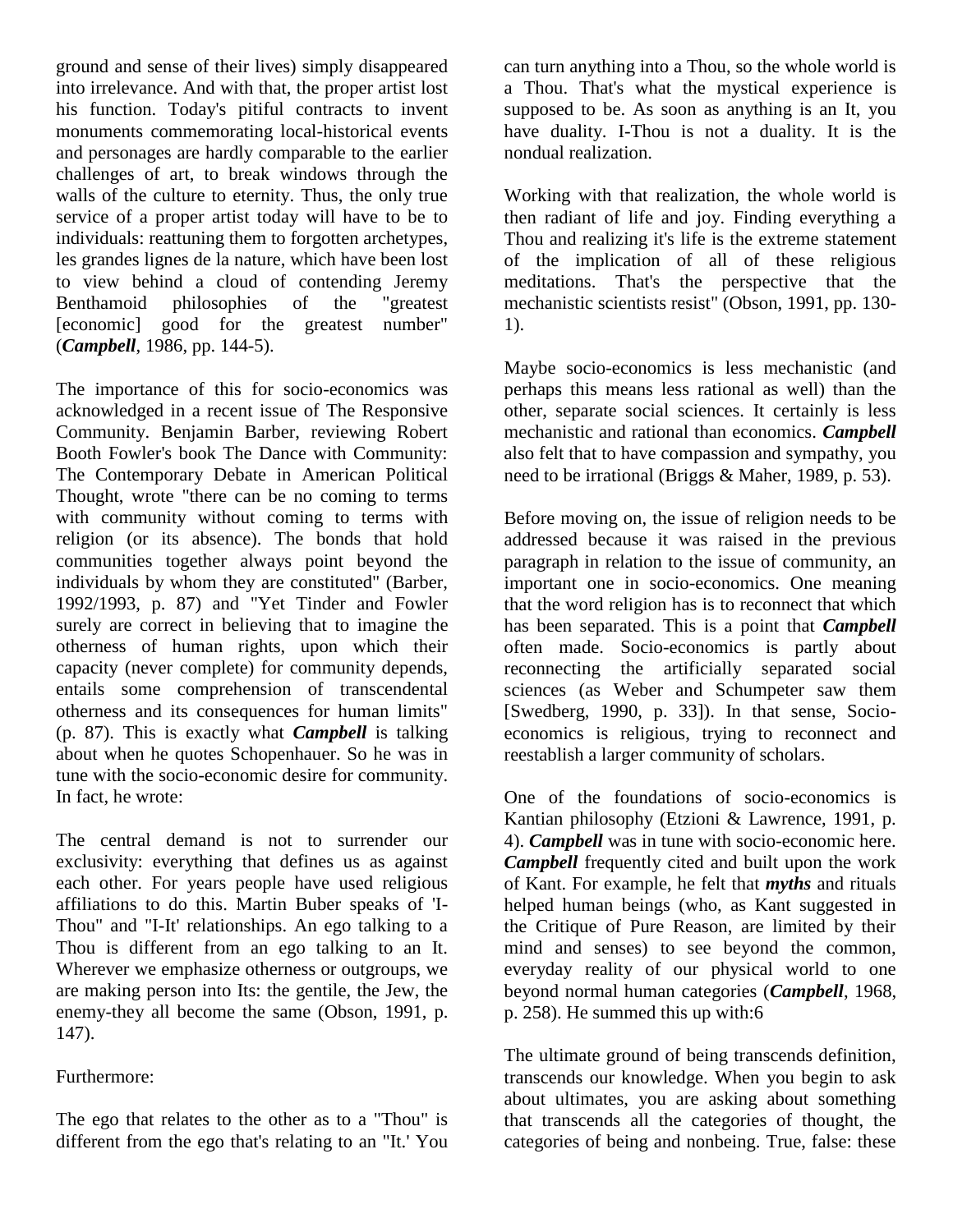are, as Kant points out in The Critique of Pure Reason, functions of our mode of experience. And all life has to come to us through the aesthetic forms of time and space, and the logical ones of the categories of logic, so we think within that frame (Cousineau, 1990, p. 40).

Another idea for which Campbell found support in the work of Kant is the idea that we are "children of space" and, as such, know the laws of space, matter gravity, and so forth and that those laws will hold wherever we go in the universe (Cousineau, 1990, p. 75). *Campbell* also saw Kant as the philosophical source for Schopenhauer's realization that compassion--to see the other as yourself--was irrational (*Campbell*, 1986, p. 111).

*Campbell* was also in agreement with the socioeconomic view that people are not completely rational and often make decisions based on their emotions. He often said that it was not the rational, conscious mind but the irrational unconscious mind that controlled our actions (*Campbell*, 1988, p. 145). He also often referred to Buddhist ideas. One was to "get away from your rational system and get into the wonderful experience that is moving through all things all the time" (Obson, 1991, p. 206). He saw the rational mind as the servant of the desires that emanated from unconscious mind (Obson, 1991, p. 261). In fact, he felt it was the rational mind that stressed opposites (Obson, 1991, p. 197). If the human race can get more in touch with it's irrational unconscious, it might do a better job of going beyond the duality of self and community.

The 1990 document "What is Socio-economics?: A Brief Platform" gave this definition:

Socio-economics assumes that economics is embedded in society, polity and culture, and is not a self-contained system. It assumes that individual choices are shaped by values, emotions, social bonds, and judgements-rather than by a precise calculation of self-interest (Society for the Advancement of Socio-Economics, quoted in Coughlin, 1991b, p. 3).

For *Campbell*, *myths* and *mythology* help shape the culture and values which are the context in which individuals make decisions (*Campbell*, 1972, p. 45).

He also saw *myths* as instilling a social conscience that could bring people to put the good of the group above their self-indulgent, biological drives (*Campbell*, 1972, p. 45, 220). When people act selfishly, their decision making is viewed as strategic. According to Robyn M. Dawes, socioeconomics recognizes this role of values for the overcoming of the free-rider problem (Coughlin, 1991, p. 25). In that same paper, Dawes further says of schemes to overcome the free-rider problem:

They turn an apparent dilemma into a nondilemma by automatic or planned manipulation of the consequences accruing to the individual for strategic choice. Whether the side-payments<sup>[\[3\]](http://web4.epnet.com.proxy.lib.csus.edu/citation.asp?tb=1&_ug=sid+DAEDABE8%2D4936%2D4F69%2DBBD7%2D3B2469BD089B%40sessionmgr4+dbs+afh+cp+1+AB74&_us=hd+False+hs+False+or+Date+fh+False+ss+SO+sm+ES+sl+%2D1+ri+KAAACBYA00088594+dstb+ES+mh+1+frn+61+D9D6&_uso=hd+False+tg%5B2+%2D+tg%5B1+%2D+tg%5B0+%2D+st%5B2+%2D+st%5B1+%2Dcampbell+st%5B0+%2Dmyth%2A+db%5B0+%2Dafh+op%5B2+%2DAnd+op%5B1+%2DAnd+op%5B0+%2D+mdb%5B0+%2Dimh+7776&cf=1&fn=61&rn=61#bib3#bib3)</sup> come from a central authority, from the later reaction to others to the individual chooser, from benefit to the chooser's genes, or from internal feelings, they change the choice situation sufficiently so that an individual no longer faces an unambiguously dominating strategy leading to collectively deficient results (Dawes, quoted in Cousineau, 1990, p. 40).

Dawes also says that such schemes are compatible with views of human behavior that recognize the preeminence of primitive drives (as well as others) (Coughlin, 1991, p. 26). *Campbell* very often said that we are still controlled by these primitive urges: "The latest incarnation of Oedipus, the continued romance of Beauty and the Beast, stand this afternoon on the corner of Forty-Second Street and Fifth Avenue, waiting for the traffic light to change" (*Campbell*, 1968, p. 4). But what is more important is that using socially instilled values to overcome self-indulgent behavior and the free-rider problem for the good of the community and thereby turn a dilemma (like the socio-economic conflict) into a nondilemma, is exactly what is being suggested in this article. *Myths* teach us the values of heroes who follow their bliss. In doing so, they save themselves and the world. Then, the needs and goals of the individual and the group need not be in conflict. Socio-economics should add *mythology* to its arsenal and teach people what it means to follow their bliss. Dawes also says that it is group identity that makes side payments unnecessary (Coughlin, 1991, p. 26). If we could all identify ourselves as being in the world community or group of heroes, then we would all follow our bliss without needing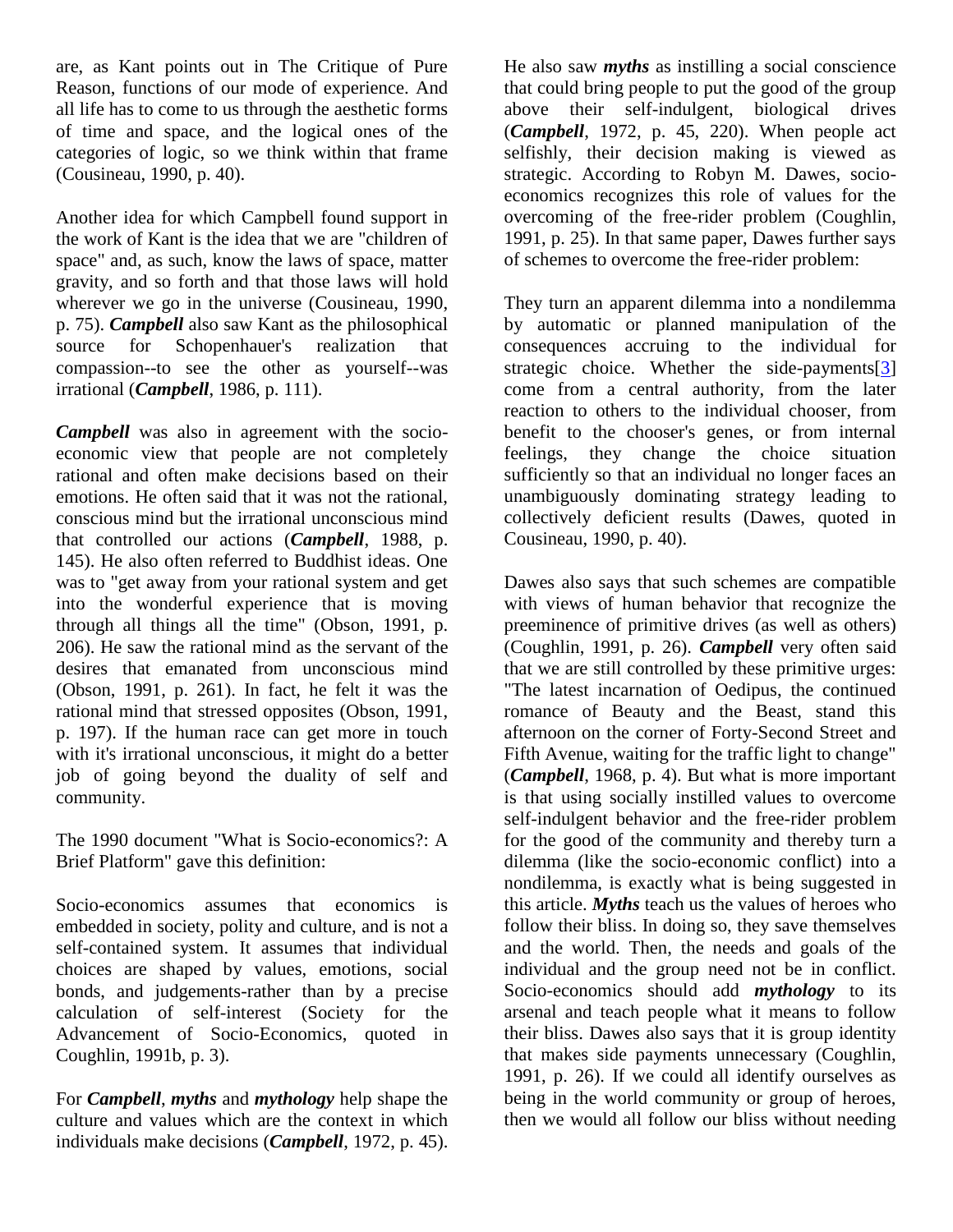side payments, if *myths* could instill in us the follow your bliss message.

*Campbell* occasionally addressed the importance of economics for shaping the *myths* that shaped values and culture. He saw the *myths* of various cultures as essentially the same while acknowledging that different economic systems could produce *myths* that seemed to be different on the surface. For example, hunting societies had more patriarchal *myths* than planting societies (Segal, 1990, p. 103).

# **[CONCLUSIONS](http://web4.epnet.com.proxy.lib.csus.edu/citation.asp?tb=1&_ug=sid+DAEDABE8%2D4936%2D4F69%2DBBD7%2D3B2469BD089B%40sessionmgr4+dbs+afh+cp+1+AB74&_us=hd+False+hs+False+or+Date+fh+False+ss+SO+sm+ES+sl+%2D1+ri+KAAACBYA00088594+dstb+ES+mh+1+frn+61+D9D6&_uso=hd+False+tg%5B2+%2D+tg%5B1+%2D+tg%5B0+%2D+st%5B2+%2D+st%5B1+%2Dcampbell+st%5B0+%2Dmyth%2A+db%5B0+%2Dafh+op%5B2+%2DAnd+op%5B1+%2DAnd+op%5B0+%2D+mdb%5B0+%2Dimh+7776&cf=1&fn=61&rn=61#toc#toc)**

Finally, what are the prospects for making the world into a community of heroes? *Campbell's* first book (1968) was called The Hero with a Thousand Faces because he found all *myths* (as they are stories of the hero's adventure) to be similar, no matter from what part of the world or in time period they originated. He wrote, "It has always been the prime function of *mythology* and rite to supply the symbols that carry the human spirit forward" (*Campbell*, 1968, p. 11). Socio-economics should also try to carry the human spirit forward. Underneath our surface level differences, we are all much more similar than we realize because our psyches are the same. We are all heroes. This can bind us all together in a true world community. The prospects look good.

# **[APPENDIX](http://web4.epnet.com.proxy.lib.csus.edu/citation.asp?tb=1&_ug=sid+DAEDABE8%2D4936%2D4F69%2DBBD7%2D3B2469BD089B%40sessionmgr4+dbs+afh+cp+1+AB74&_us=hd+False+hs+False+or+Date+fh+False+ss+SO+sm+ES+sl+%2D1+ri+KAAACBYA00088594+dstb+ES+mh+1+frn+61+D9D6&_uso=hd+False+tg%5B2+%2D+tg%5B1+%2D+tg%5B0+%2D+st%5B2+%2D+st%5B1+%2Dcampbell+st%5B0+%2Dmyth%2A+db%5B0+%2Dafh+op%5B2+%2DAnd+op%5B1+%2DAnd+op%5B0+%2D+mdb%5B0+%2Dimh+7776&cf=1&fn=61&rn=61#toc#toc)**

**Tape #1901: Call of the Hero,** with Joseph *Campbell* interviewed by Michael Toms [New Dimensions Foundation audio tape from a live interview on San Francisco's radio station KQED ]

The following exchange was part of a discussion on the question of: *What is creativity?*

> Toms: In a sense it's the going for, the jumping over the edge and moving into the adventure that really catalyzes the creativity, isn't it?

> *Campbell*: I would say so, you don't have creativity otherwise.

> Toms: Otherwise there's not fire, you're just following somebody else's rules.

*Campbell*: Well, my wife is a dancer. She has had dance companies for many, many years. I don't know whether I should talk about this. But when the young people are really adventuring, it's amazing what guts they have and what meager lives they can be living, and yet the richness of the action in the studio. Then, you are going to have a concert season. They all have to join a union. And as soon as they join a union, their character changes (emphasis added, but *Campbell* changed the tone of his voice). There are rules of how many hours a day you can rehearse. There are certain rules of how many weeks of rehearsal you can have. They bring this down like a sledge hammer on the whole thing. There are two mentalities. There's the mentality of security, of money. And there's the mentality of open risk.

Toms: In other societies we can look and see that there are those that honor elders. In our society it seems much like the elders are put off the main stream and there is a continual kind of wanting to turn away from what the elders have to say, the way it is, the way to do it. The union example is a typical one, where the authority, institution, namely the union comes in and says this is the way it's done. And then one has to fall into line or one has to find something else to do.

#### *Campbell*: That's right.

Toms: And it's like treating this dichotomy between elders and the sons and daughters of the elders. How do you see that in relationship to other cultures?

*Campbell*: This comes to the conflict of the art, the creative art and economic security. I don't think I have seen it in other cultures. The artist doesn't have to buck against quite the odds that he has to buck against today.

Toms: The artist is honored in other cultures.

*Campbell*: He is honored and quickly honored. But you might hit it off, something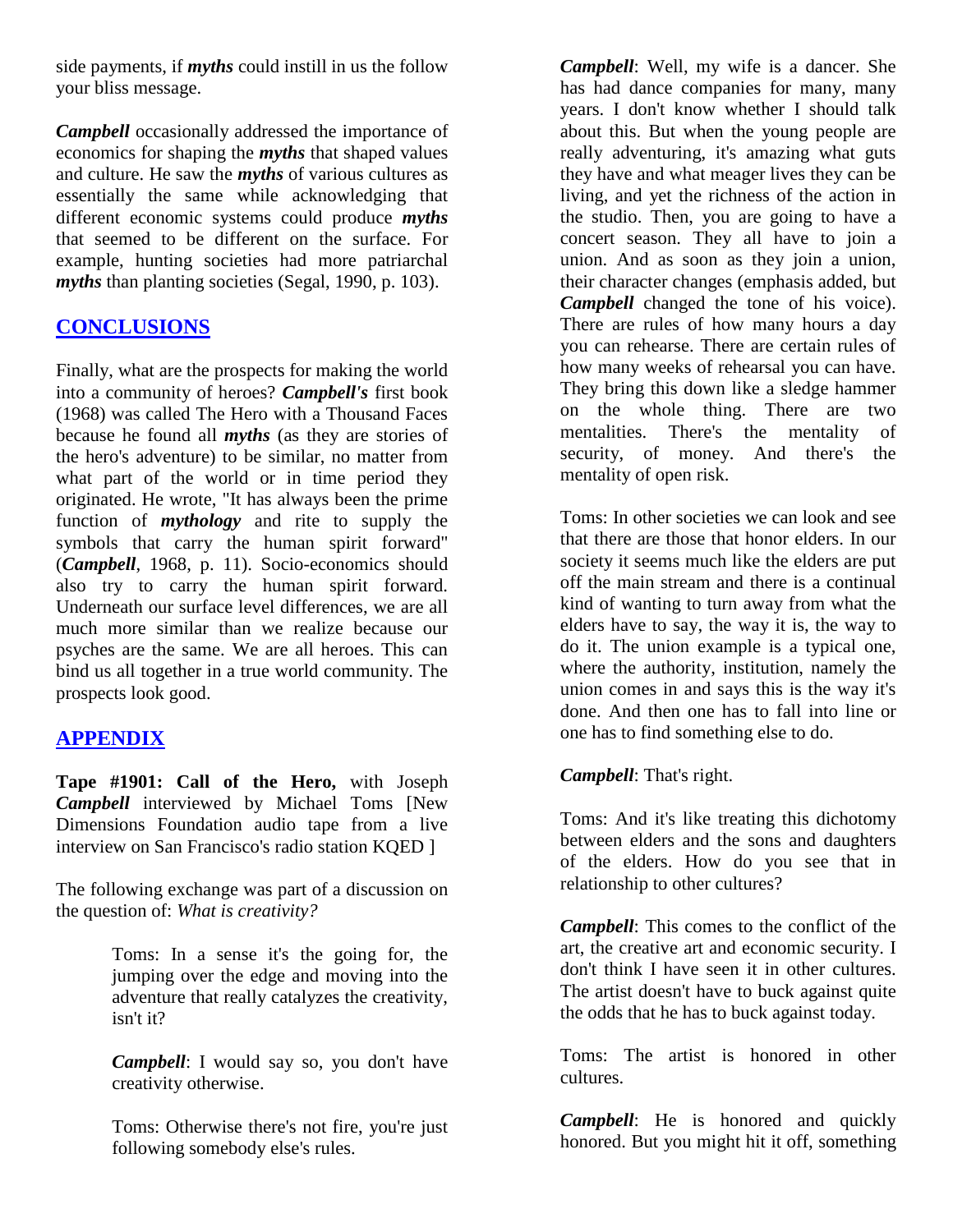that really strikes the need and requirements of the day. Then you're given your gift early. But basically it is a real risk. I think that is so in any adventure, even in business, the man who has the idea of a new kind of gift (this is exactly what George Gilder says in chapter three, "The Returns of Giving" in his book **Wealth and Poverty**) to society and he is willing to risk it. Then the workers come in and claim they are the ones that did it. Then he (the entrepreneur) can't afford to perform his performance. It's a grotesque conflict, I think between the security and the creativity ideas. The entrepreneur is a creator; he's running a risk.

Toms: Maybe in American capitalistic society the entrepreneur is the creative hero in some sense.

*Campbell*: Oh, I think he is, I mean the real one. Most people go into economic activities not for risk but for security. You see what I mean. And the elder psychology tends to take over.

This discussion ended and after a short break a new topic was discussed.

## **[NOTES](http://web4.epnet.com.proxy.lib.csus.edu/citation.asp?tb=1&_ug=sid+DAEDABE8%2D4936%2D4F69%2DBBD7%2D3B2469BD089B%40sessionmgr4+dbs+afh+cp+1+AB74&_us=hd+False+hs+False+or+Date+fh+False+ss+SO+sm+ES+sl+%2D1+ri+KAAACBYA00088594+dstb+ES+mh+1+frn+61+D9D6&_uso=hd+False+tg%5B2+%2D+tg%5B1+%2D+tg%5B0+%2D+st%5B2+%2D+st%5B1+%2Dcampbell+st%5B0+%2Dmyth%2A+db%5B0+%2Dafh+op%5B2+%2DAnd+op%5B1+%2DAnd+op%5B0+%2D+mdb%5B0+%2Dimh+7776&cf=1&fn=61&rn=61#toc#toc)**

*[1.](http://web4.epnet.com.proxy.lib.csus.edu/citation.asp?tb=1&_ug=sid+DAEDABE8%2D4936%2D4F69%2DBBD7%2D3B2469BD089B%40sessionmgr4+dbs+afh+cp+1+AB74&_us=hd+False+hs+False+or+Date+fh+False+ss+SO+sm+ES+sl+%2D1+ri+KAAACBYA00088594+dstb+ES+mh+1+frn+61+D9D6&_uso=hd+False+tg%5B2+%2D+tg%5B1+%2D+tg%5B0+%2D+st%5B2+%2D+st%5B1+%2Dcampbell+st%5B0+%2Dmyth%2A+db%5B0+%2Dafh+op%5B2+%2DAnd+op%5B1+%2DAnd+op%5B0+%2D+mdb%5B0+%2Dimh+7776&cf=1&fn=61&rn=61#bib1up#bib1up) "The opening of new markets, foreign or domestic, and the organizational development from the craft shop and factory to such concerns as U.S. Steel illustrate the same process of industrial mutation--if I may use that biological term--that incessantly revolutionizes the economic structure from within, incessantly destroying the old one, incessantly creating the new one. This process of Creative Destruction is the essential fact about capitalism. It is what capitalism consists in and what every capitalist concern has got to live in" (Schumpeter, 1962, p. 83).* 

*[2.](http://web4.epnet.com.proxy.lib.csus.edu/citation.asp?tb=1&_ug=sid+DAEDABE8%2D4936%2D4F69%2DBBD7%2D3B2469BD089B%40sessionmgr4+dbs+afh+cp+1+AB74&_us=hd+False+hs+False+or+Date+fh+False+ss+SO+sm+ES+sl+%2D1+ri+KAAACBYA00088594+dstb+ES+mh+1+frn+61+D9D6&_uso=hd+False+tg%5B2+%2D+tg%5B1+%2D+tg%5B0+%2D+st%5B2+%2D+st%5B1+%2Dcampbell+st%5B0+%2Dmyth%2A+db%5B0+%2Dafh+op%5B2+%2DAnd+op%5B1+%2DAnd+op%5B0+%2D+mdb%5B0+%2Dimh+7776&cf=1&fn=61&rn=61#bib2up#bib2up) Campbell (1968, p. 121), says that the adventure is essentially the same for men and women. The interested reader should see The Female Hero in American and British Literature (Pearson & Pope, 1981), as well as The Heroine's Journey: Woman's Quest for Wholeness (Murdock, 1990).* 

*[3.](http://web4.epnet.com.proxy.lib.csus.edu/citation.asp?tb=1&_ug=sid+DAEDABE8%2D4936%2D4F69%2DBBD7%2D3B2469BD089B%40sessionmgr4+dbs+afh+cp+1+AB74&_us=hd+False+hs+False+or+Date+fh+False+ss+SO+sm+ES+sl+%2D1+ri+KAAACBYA00088594+dstb+ES+mh+1+frn+61+D9D6&_uso=hd+False+tg%5B2+%2D+tg%5B1+%2D+tg%5B0+%2D+st%5B2+%2D+st%5B1+%2Dcampbell+st%5B0+%2Dmyth%2A+db%5B0+%2Dafh+op%5B2+%2DAnd+op%5B1+%2DAnd+op%5B0+%2D+mdb%5B0+%2Dimh+7776&cf=1&fn=61&rn=61#bib3up#bib3up) I am viewing this as a compensation for not free riding.* 

## **[REFERENCES](http://web4.epnet.com.proxy.lib.csus.edu/citation.asp?tb=1&_ug=sid+DAEDABE8%2D4936%2D4F69%2DBBD7%2D3B2469BD089B%40sessionmgr4+dbs+afh+cp+1+AB74&_us=hd+False+hs+False+or+Date+fh+False+ss+SO+sm+ES+sl+%2D1+ri+KAAACBYA00088594+dstb+ES+mh+1+frn+61+D9D6&_uso=hd+False+tg%5B2+%2D+tg%5B1+%2D+tg%5B0+%2D+st%5B2+%2D+st%5B1+%2Dcampbell+st%5B0+%2Dmyth%2A+db%5B0+%2Dafh+op%5B2+%2DAnd+op%5B1+%2DAnd+op%5B0+%2D+mdb%5B0+%2Dimh+7776&cf=1&fn=61&rn=61#toc#toc)**

Acs, Z. J. (1992). Small business economics: A global perspective. Challenge, 35(6), 38-44.

Barber, B. (1992/1993). What is communitarianism anyway? The Responsive Community,  $3(1)$  $3(1)$ , 85-88.

Barnaby, K., & D'Acierno, P. (Eds.). (1990). C.G. Jung and the humanities. Princeton, NJ: Princeton University Press.

Berger, B. (1991). The culture of entrepreneurship. San Francisco: The Institute for Contemporary Studies.

Briggs, D., & Maher, J.M. (1989). An open life: Joseph *Campbell* in conversation with Michael Toms. New York: Harper and Row.

Burch, J.G. (1986). Entrepreneurship. New York: John Wiley & Sons.

*Campbell*, J. (1968). The hero with a thousand faces. Princeton, NJ: Princeton University Press.

*Campbell*, J. (1972). *Myths* to five by. New York: Bantam.

*Campbell*, J. (1986). The inner reaches of outer space. New York: Harper and Row.

*Campbell*, J. (1988). The power of *myth*. New York: Doubleday.

Catford, L., & Ray, M. (1991). The path of the everyday hero. Los Angeles: Tarcher.

Coughlin, R.M. (1991a). Morality, rationality, and efficiency: New perspectives on socio-economics. Armonk, NY: M.E. Sharpe.

Coughlin, R.M. (1991 b). Introduction: Toward an agenda for socio-economics. In R.M. Coughlin (Ed.), Morality, rationality, and efficiency: New perspectives on socio-economics (pp. 3-13). Armonk, NY: M.E. Sharpe.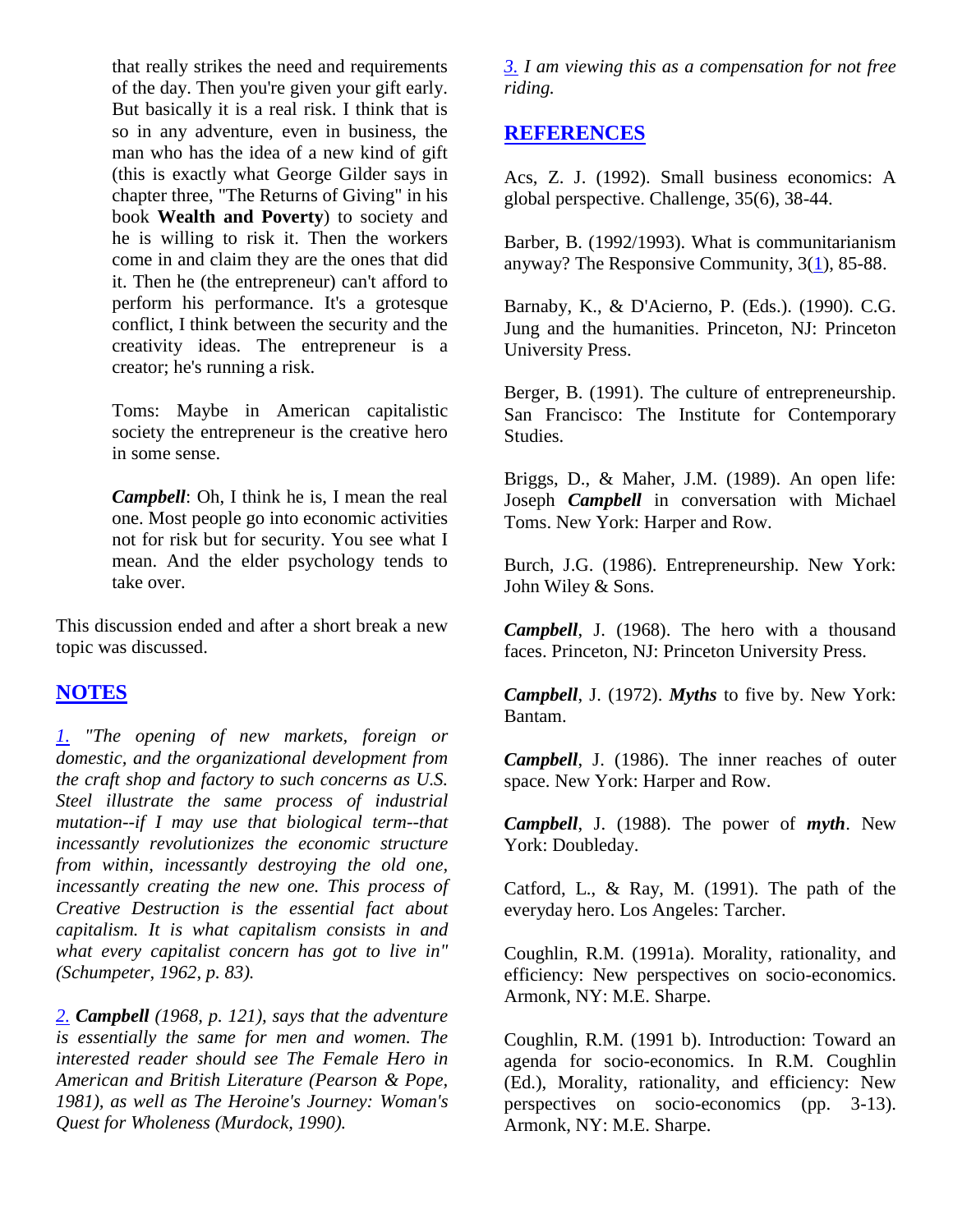Cousineau, P. (1990). The hero's journey: Joseph *Campbell* on his life and work. San Francisco: Harper.

Darwin, C. (1871). The descent of man. New York: Modern Library.

Dawes, R.M. (1991). Social dilemmas, economic self-interest, and evolutionary theory. In R.M. Coughin (Ed.), Morality, Rationality, and Efficiency: New Perspectives on Socio-Economics (pp. 17-40). Armonk, NY: M.E. Sharpe.

Eliade, M. (1990). *Myths* and *mythical* thought. In A. Eliot (Ed.), The universal *myths*: Heroes, gods, tricksters, and others. New York: Penguin/Meridian.

Eliot, A. (1990). The universal *myths*: Heroes, gods, tricksters, and others. New York: Penguin/ Meridian.

Entrepreneurs think alike, no matter what country they call home. (1992). The Wall Street Journal. February 6, p. A1.

Etzioni, A., & Lawrence, P.R. (1991). Socioeconomics: Toward a new synthesis. Armonk, NY: M.E. Sharpe.

Hughes, J. (1986). The vital few: The entrepreneur and American economic progress. New York: Oxford University Press.

Jung, C.G. (1956). Symbols of transformation. New York: Harper Torchbooks/The Bollingen Library.

Jung, C.G., & Kerenyi, C. (1951). Introduction to a science of *mythology*: The *myth* of the divine child and the mysteries of Eleusis. London: Routledge & Kegan Paul.

Leeming, D.A. (1973). *Mythology*: The voyage of the hero. Philadelphia: J. B. Lippincott.

Lindenberg, S. (1990). Homo socio-oeconomicus: The emergence of a general model of man in the social sciences. Journal of Institutional and Theoretical Economics (JITE), 146, 727-748.

Morong, C. (1992). The creative-destroyers: Are entrepreneurs *mythological* heroes? Paper presented at the Western Economic Association Annual Conference, July, San Francisco.

Murdock, M. (1990). The heroine's journey: Woman's quest for wholeness. Boston: Shambhala.

Nye, R. D. (1986). Three psychologies: Perspectives from Freud, Skinner, and Rogers. 3rd edition. Monterey, CA: Brooks/Cole.

Obson, D.K. (1991). Reflections on the art of living: A Joseph *Campbell* companion. New York: HarperCollins.

Pearson, C.S., & Pope, K. (1981). The female hero in American and British literature. New York: R.R. Bowker.

Putka, G. (1993). Heroes of business, tragic or not, get classical treatment: School compares executives to agamemnon and jesus, other persons of renown. The Wall Street Journal, 91(146), A1, A9.

Ruffin, R.J., & Gregory, P.R. (1986). Principles of microeconomics. Glenview, IL: Scot, Foresman.

Schumpeter, J. (1962). Capitalism, socialism, and democracy. New York: Harper and Row.

Schumpeter, J. (1983). The theory of economic development. New Brunswick, N J: Transactions.

Segal, R.A. (1990). Joseph *Campbell*: An introduction. New York: Penguin.

Silber, J. (1989). Straight shooting: What is wrong with American and how to fix it. New York: Harper and Row.

Silver, M. (1992). Prophets and markets revisited. Paper presented at the Western Economic Association Annual Conference, July, San Francisco.

Silver, M. (Ed.) (1991). Ancient economy in *mythology*: East and west. Savage, MD: Rowman & Littlefield.

Swedberg, R. (1990). The New Battle of Methods. Challenge, 33[\(1\)](http://web4.epnet.com.proxy.lib.csus.edu/citation.asp?tb=1&_ug=sid+DAEDABE8%2D4936%2D4F69%2DBBD7%2D3B2469BD089B%40sessionmgr4+dbs+afh+cp+1+AB74&_us=hd+False+hs+False+or+Date+fh+False+ss+SO+sm+ES+sl+%2D1+ri+KAAACBYA00088594+dstb+ES+mh+1+frn+61+D9D6&_uso=hd+False+tg%5B2+%2D+tg%5B1+%2D+tg%5B0+%2D+st%5B2+%2D+st%5B1+%2Dcampbell+st%5B0+%2Dmyth%2A+db%5B0+%2Dafh+op%5B2+%2DAnd+op%5B1+%2DAnd+op%5B0+%2D+mdb%5B0+%2Dimh+7776&cf=1&fn=61&rn=61#bib1#bib1), 33-37.